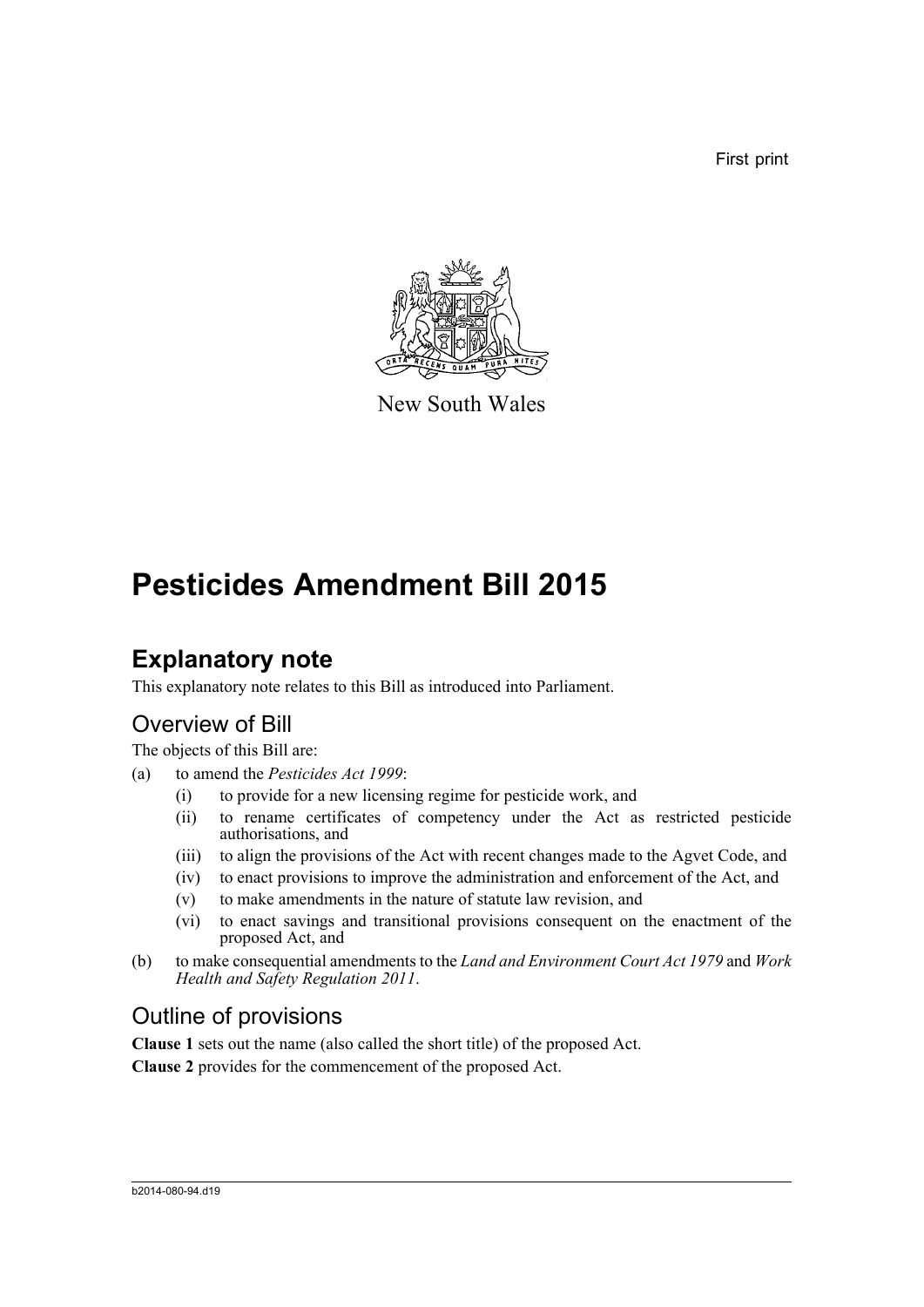### **Schedule 1 Amendment of Pesticides Act 1999 No 80**

#### **1.1 Licensing and restricted pesticide authorisations**

Currently, Division 1 of Part 6 of the *Pesticides Act 1999* (the *principal Act*) provides for the licensing of pilots who apply pesticides using aircraft and persons who run businesses that do so. Certain other work involving the application of pesticides and the use of fumigants is regulated under the *Work Health and Safety Regulation 2011*, which continues in operation Part 9.1 of the repealed *Occupational Health and Safety Regulation 2001* in relation to such work (the *continued OHS provisions*). The continued OHS provisions require (with some exceptions) certificates of competency in order to do that work.

The proposed Act provides for the cessation of the continued OHS provisions and the transfer of licensing of the application of pesticides and use of fumigants to new provisions to be inserted in the principal Act.

**Schedule 1.1** amends the principal Act:

- (a) to enable the regulations to prescribe certain kinds of activities involving pesticides as kinds of *prescribed pesticide work*, and
- (b) to make it an offence for a person to carry out prescribed pesticide work (or employ a person to carry out prescribed pesticide work) unless the person carrying out the work holds the kind of licence prescribed by the regulations for that work, and
- (c) to provide for the granting of such licences, licence conditions, duration of licences and the suspension and revocation of licences, and
- (d) to require the Environment Protection Authority to keep a Register of Licences and to enable it to make information in the Register available to members of the public, and
- (e) to rename certificates of competency under the principal Act as restricted pesticide authorisations to avoid confusion with certificates of competency issued under the continued OHS provisions (which will become licences under the Act).

#### **1.2 Harmonisation with Agvet Code**

**Schedule 1.2** amends the principal Act to align its provisions with those of the Agvet Code following recent amendments to the Code. In particular, Schedule 1.2:

- (a) updates notes and definitions in the principal Act to reflect changes in the Agvet Code, and
- (b) includes certain deemed permits under the Agvet Code in the definition of *permit* for the principal Act, and
- (c) includes certain pesticides the approvals of which have been suspended or cancelled under the Agvet Code in the definition of *unregistered pesticide* for the principal Act, and
- (d) makes changes to the Act consequent on the introduction of the concept of reserved chemical products in the Agvet Code.

#### **1.3 Administration and enforcement**

**Schedule 1.3** amends the principal Act:

- (a) to make it clear that offences under the principal Act involving damage to property resulting from pesticide use extend to situations where pesticide use prevents, or is likely to prevent, any part of premises used for agricultural operations from being used for such operations or reduces, or is likely to reduce, the capacity of a part of premises to be used for such operations, and
- (b) to make it an offence for a person to use a pesticide in a manner that harms a companion animal that is in or on premises with the consent of the owner or occupier of the premises, and
- (c) to enable the Minister to delegate the Minister's functions with respect to the making of pesticide control orders to the Chairperson of the Environment Protection Authority, and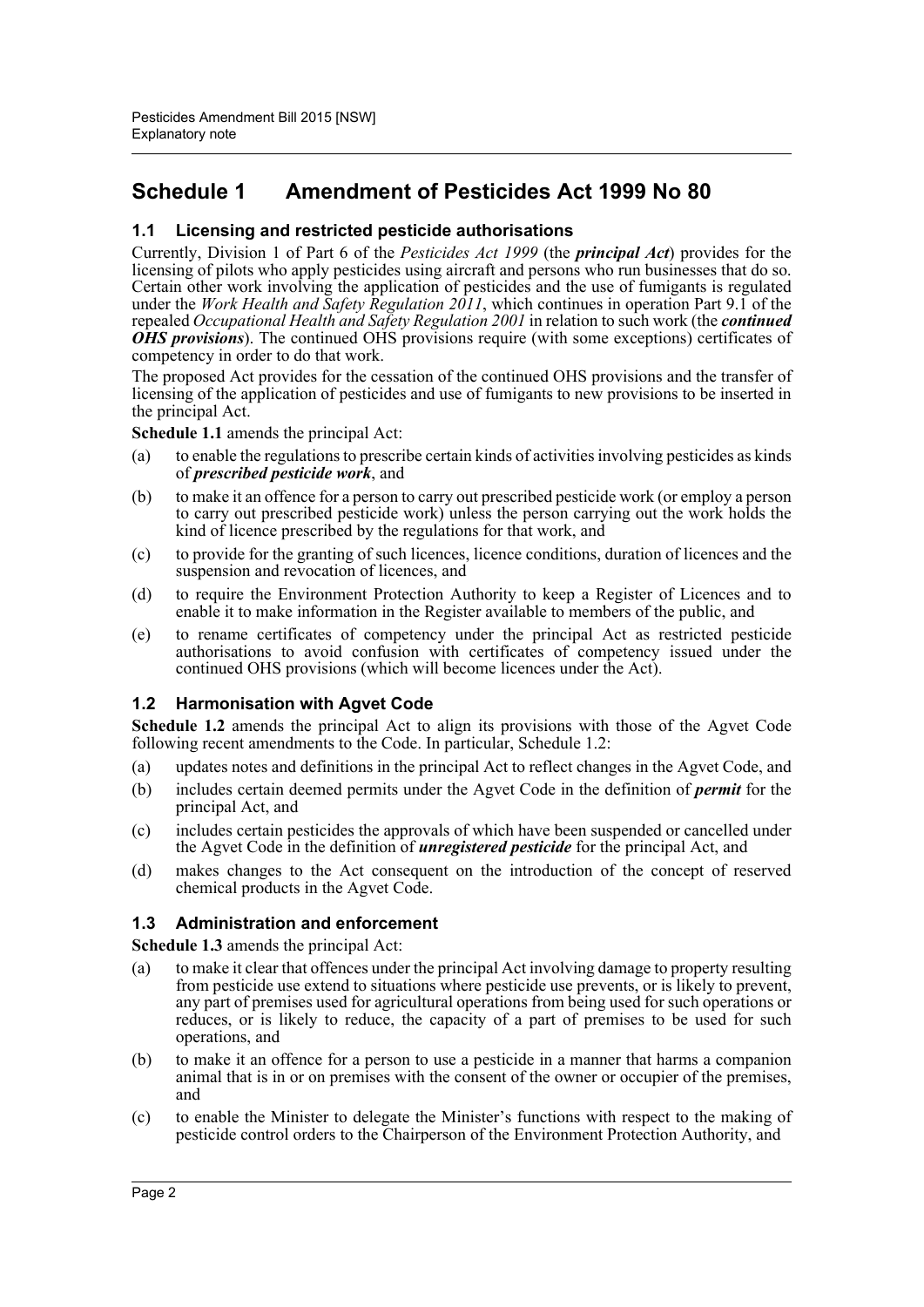- (d) to enable a prohibited residue notice or order to extend to persons involved in growing or supplying produce to which the notice or order relates, and
- (e) to enable a prohibited residue notice or order to require a person to whom it applies to report on and monitor prohibited residue in produce and to arrange for analysis to be undertaken of prohibited residue and the findings of the analysis to be reported to the Environment Protection Authority, and
- (f) to enable the Environment Protection Authority to enforce written undertakings given to it in connection with a matter in relation to which the Authority has a function under the principal Act, and
- (g) to enable regulations to be made for or with respect to the analysis, reporting and monitoring of pesticide residues by growers and suppliers of produce.

#### **1.4 Statute law revision**

**Schedule 1.4** makes certain amendments in the nature of statute law revision, including providing for the abolition of the now defunct Pesticides Implementation Committee.

#### **1.5 Savings and transitional provisions**

**Schedule 1.5** amends the principal Act:

- (a) to update provisions concerning the making of savings and transitional regulations, and
- (b) to include savings and transitional provisions consequent on the enactment of the proposed Act.

### **Schedule 2 Consequential amendment of other legislation**

**Schedule 2.1** makes an amendment to the *Land and Environment Court Act 1979* to ensure that proceedings to enforce undertakings by the Environment Protection Authority under its new powers are allocated to Class 4 of the Court's jurisdiction.

**Schedule 2.2** amends the *Work Health and Safety Regulation 2011* to provide for the continued OHS provisions to cease to have effect on a day declared by regulations under the principal Act.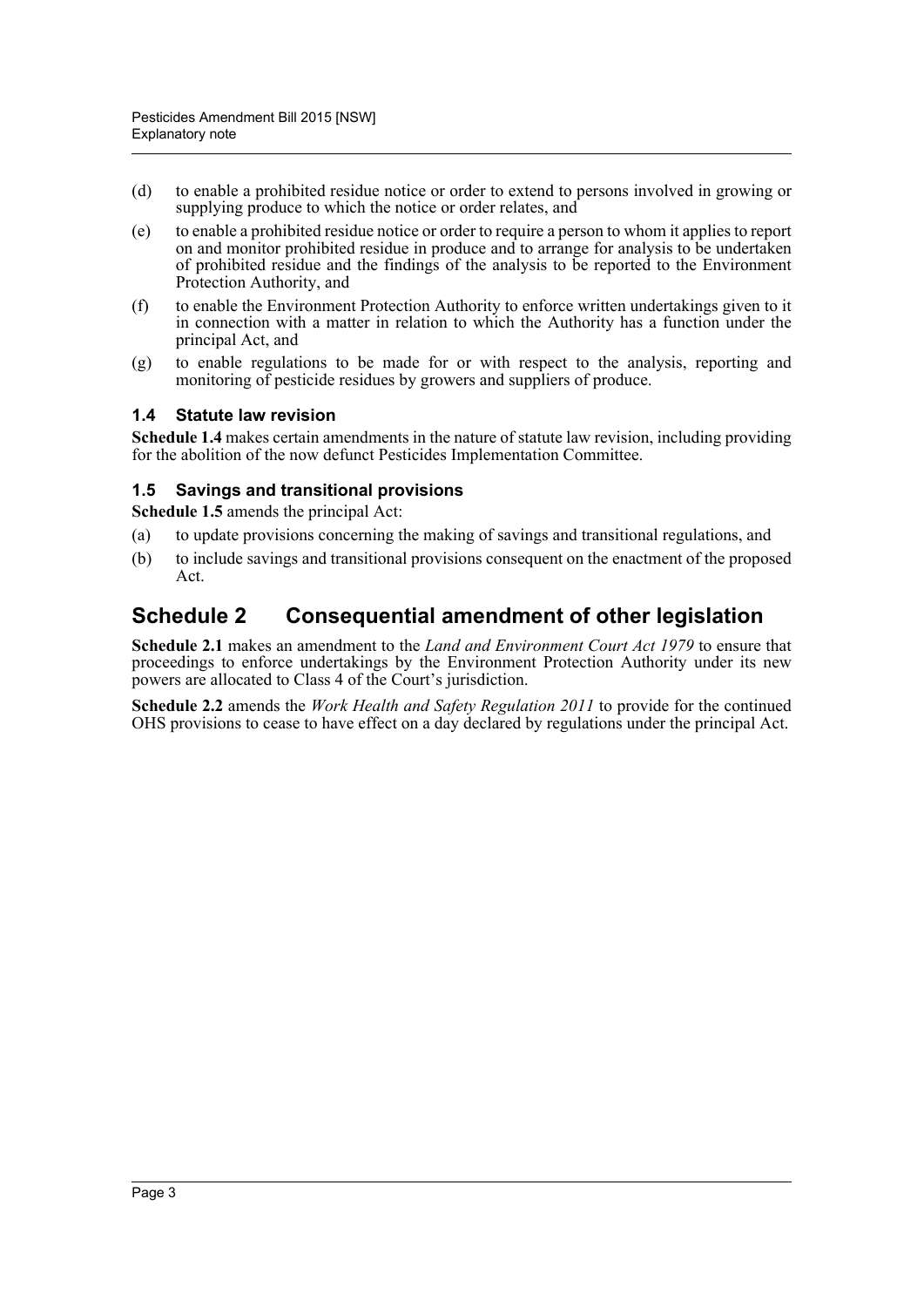First print



New South Wales

# **Pesticides Amendment Bill 2015**

# **Contents**

|            |                                              | Page |
|------------|----------------------------------------------|------|
|            |                                              |      |
|            | Name of Act                                  | າ    |
|            | Commencement                                 | 2    |
| Schedule 1 | Amendment of Pesticides Act 1999 No 80       | 3    |
| Schedule 2 | Consequential amendment of other legislation |      |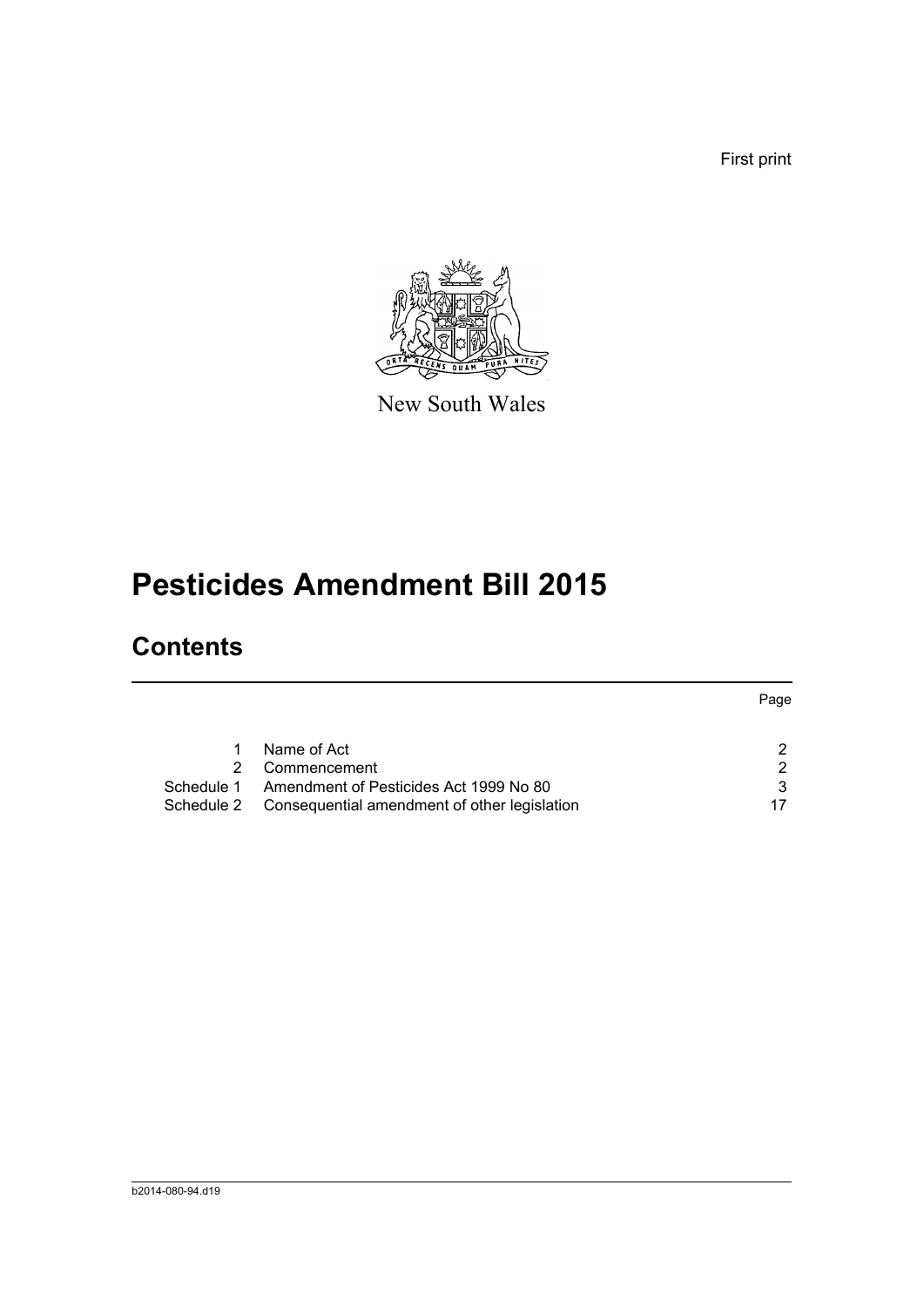

New South Wales

# **Pesticides Amendment Bill 2015**

No , 2015

#### **A Bill for**

An Act to amend the *Pesticides Act 1999* to make further provision with respect to the licensing of activities involving pesticides, to implement certain nationally agreed reforms and to improve the administration and enforceability of the Act; and to make consequential amendments to certain other legislation.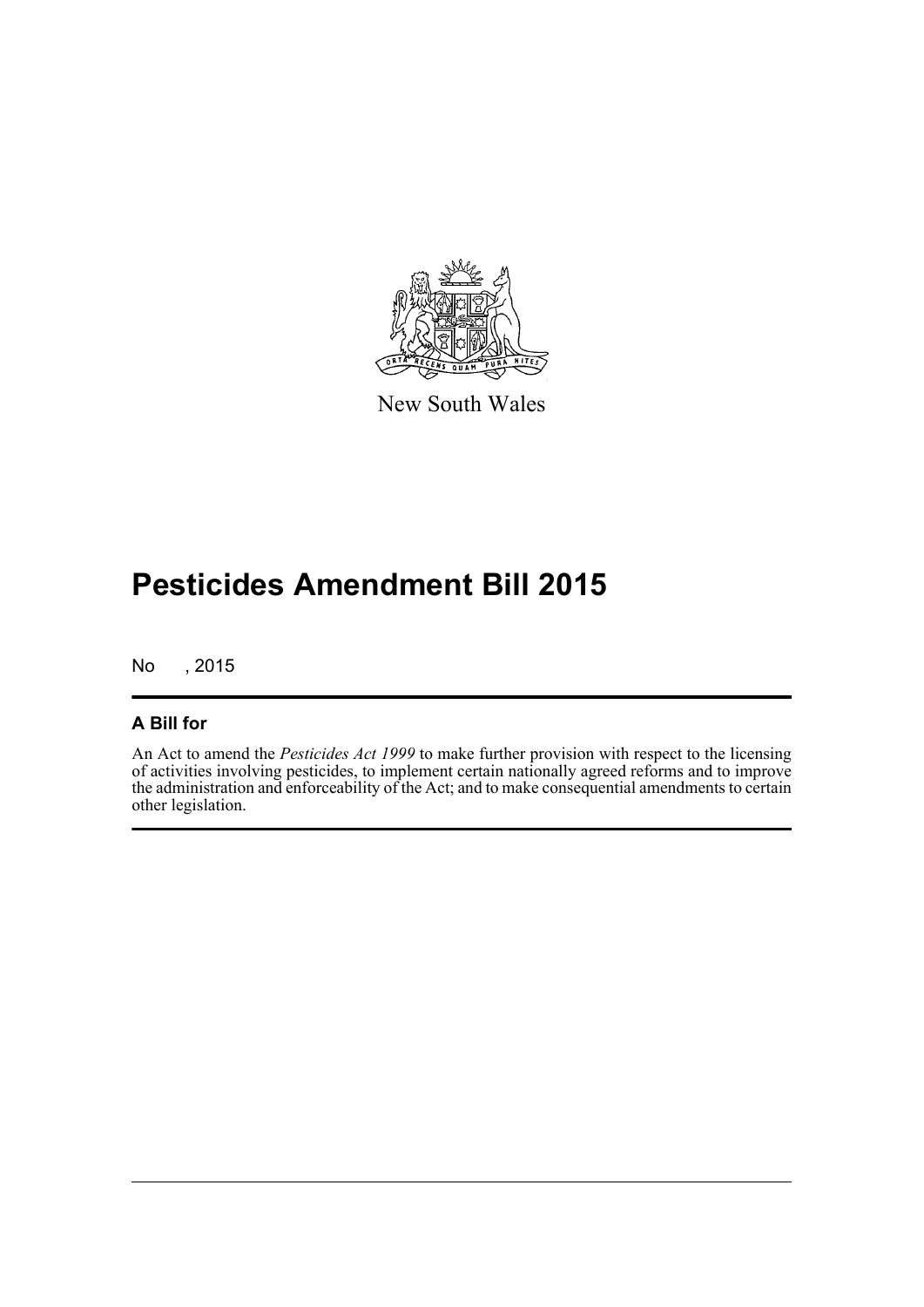<span id="page-5-1"></span><span id="page-5-0"></span>

|              | The Legislature of New South Wales enacts:                                                                  |        |
|--------------|-------------------------------------------------------------------------------------------------------------|--------|
|              | Name of Act                                                                                                 | 2      |
|              | This Act is the <i>Pesticides Amendment Act 2015</i> .                                                      | 3      |
| Commencement |                                                                                                             |        |
| (1)          | This Act commences on a day or days to be appointed by proclamation, except as<br>provided by this section. | 5<br>6 |
| (2)          | Schedules 1.2, 1.4, 1.5 and 2.2 commence on the date of assent to this Act.                                 | 7      |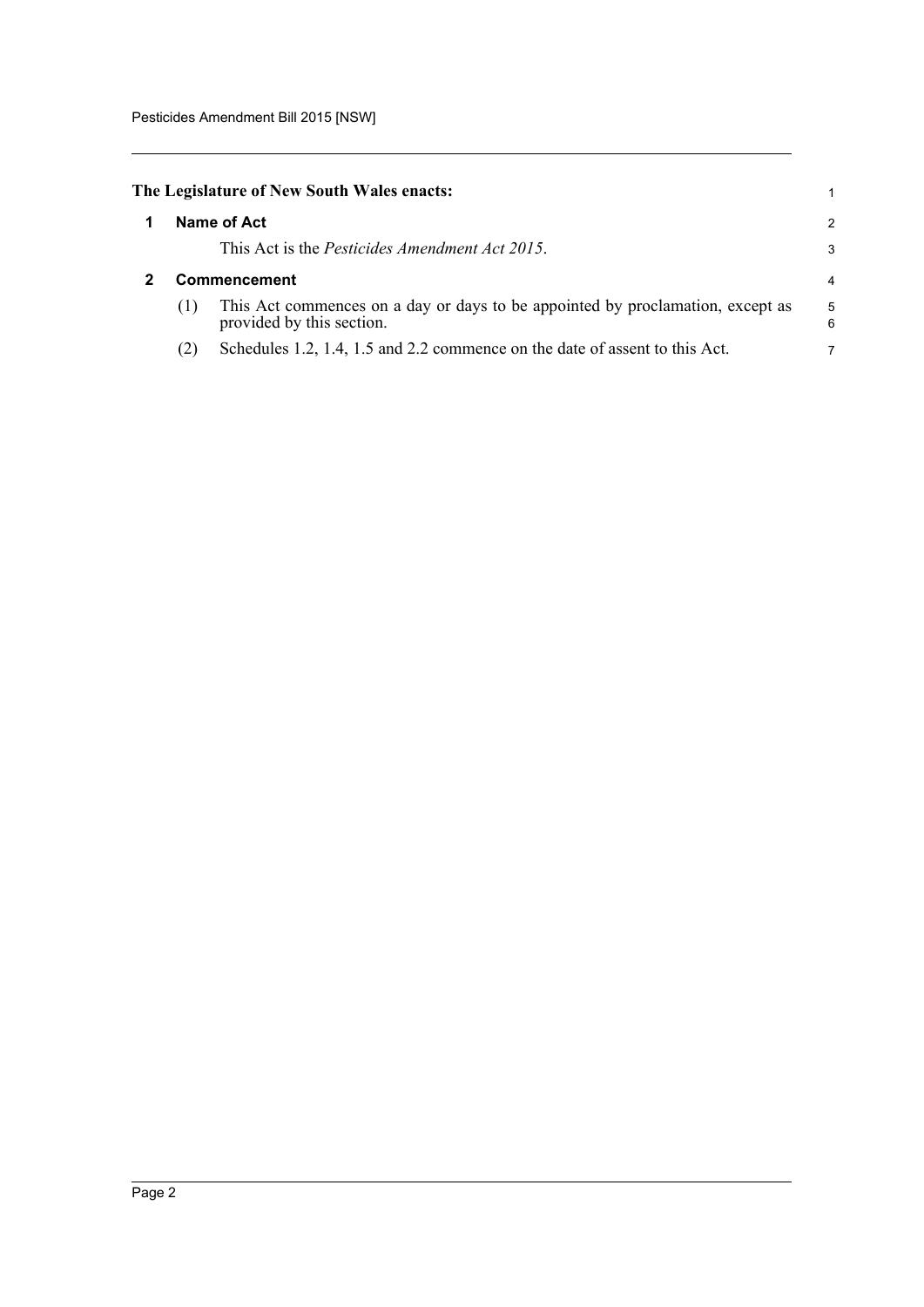### <span id="page-6-0"></span>**Schedule 1 Amendment of Pesticides Act 1999 No 80**

#### **1.1 Licensing and restricted pesticide authorisations**

#### **[1] Whole of Act (except the definition of "certificate of competency" in sections 4 (1) and 107 and Schedule 2 and except as otherwise amended by this Act)**

Omit each term or expression specified in Column 1 of the following Table wherever occurring (including definitions, headings and notes) and regardless of capitalisation.

1

 $\overline{2}$ 

Insert instead the term or expression specified in Column 2 opposite the term or expression specified in Column 1 with capitalisation that corresponds to that of the omitted term or expression:

**Table Column 1 Column 2** the certificate (except when occurring in the expression "the certificate of competency") the authorisation a certificate (except when occurring in the expression "a certificate of competency") an authorisation certificate of competency restricted pesticide authorisation certificates of competency restricted pesticide authorisations 10

| [2] | <b>Section 4 Definitions</b>                                                  |                                                                                                                                                     | 11             |  |
|-----|-------------------------------------------------------------------------------|-----------------------------------------------------------------------------------------------------------------------------------------------------|----------------|--|
|     | Omit the definition of <i>certificate of competency</i> from section $4(1)$ . |                                                                                                                                                     |                |  |
|     | Insert in alphabetical order:                                                 |                                                                                                                                                     |                |  |
|     |                                                                               | <i>relevant legislation</i> means:                                                                                                                  | 14             |  |
|     | (a)                                                                           | this Act and the regulations, and                                                                                                                   | 15             |  |
|     | (b)                                                                           | the Agvet Code and the regulations applying because of section 6 of the<br>Agricultural and Veterinary Chemicals (New South Wales) Act 1994,<br>and | 16<br>17<br>18 |  |
|     | (c)                                                                           | legislation of any other Australian jurisdiction relating to the use of<br>pesticides, and                                                          | 19<br>20       |  |
|     | (d)                                                                           | legislation (including legislation that has been repealed or legislation of<br>another jurisdiction) prescribed by the regulations.                 | 21<br>22       |  |
|     |                                                                               | restricted pesticide authorisation means a restricted pesticide authorisation in<br>force under this Act.                                           | 23<br>24       |  |
| [3] |                                                                               | Section 4 (1), definition of "licence"                                                                                                              | 25             |  |
|     | Omit the definition. Insert instead:                                          |                                                                                                                                                     | 26             |  |
|     |                                                                               | <i>licence</i> means a licence in force under this Act.                                                                                             | 27             |  |
| [4] | Section 4 (1)                                                                 |                                                                                                                                                     | 28             |  |
|     | Insert in alphabetical order:                                                 |                                                                                                                                                     | 29             |  |
|     |                                                                               | prescribed pesticide work—see section 5A.                                                                                                           | 30             |  |
|     |                                                                               |                                                                                                                                                     |                |  |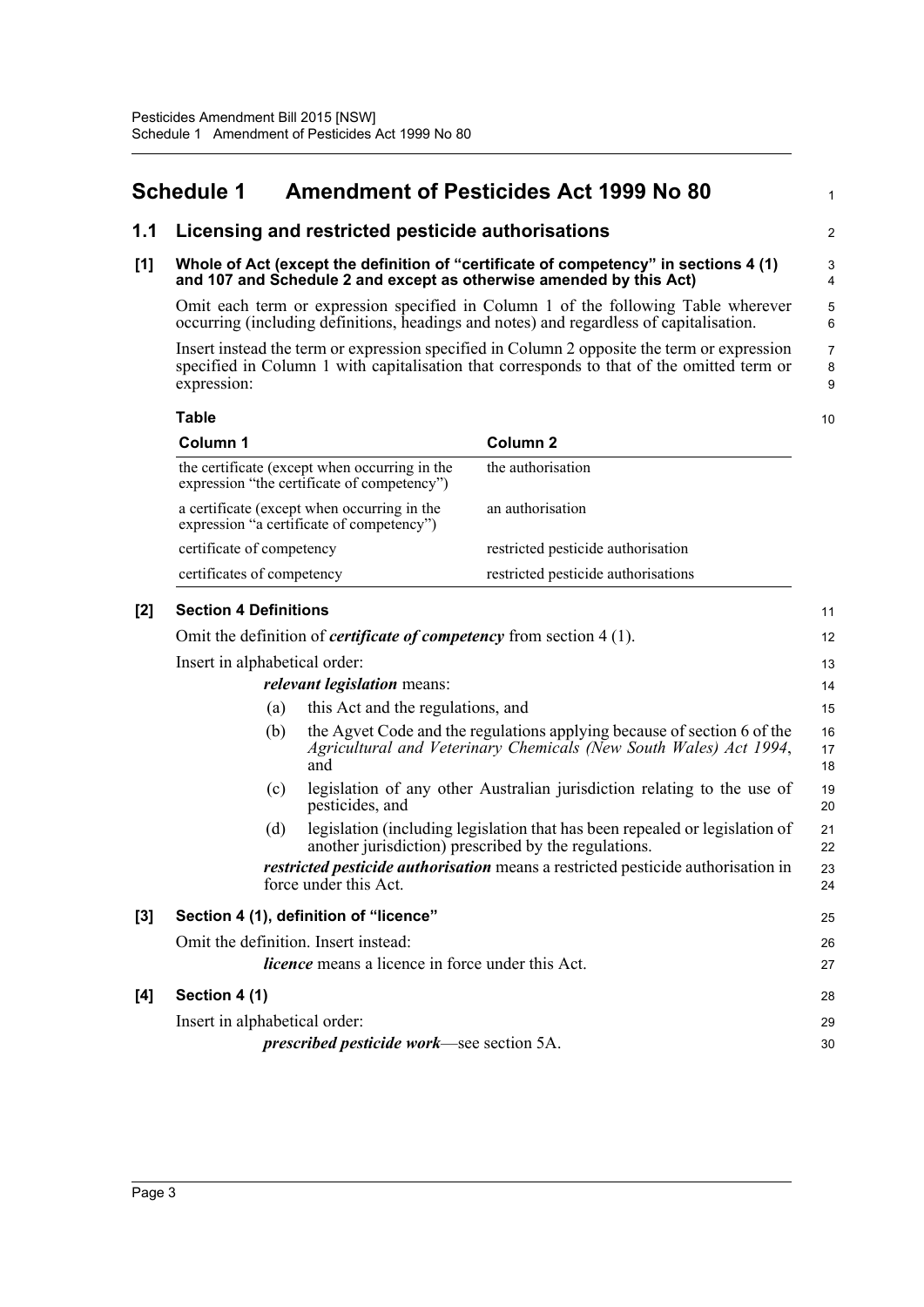**[5]** 

|           |     | Sections 5A and 5B                                                                                                                                                                                                                                                                                                          | 1                                 |
|-----------|-----|-----------------------------------------------------------------------------------------------------------------------------------------------------------------------------------------------------------------------------------------------------------------------------------------------------------------------------|-----------------------------------|
|           |     | Insert after section 5:                                                                                                                                                                                                                                                                                                     | $\overline{\mathbf{c}}$           |
| <b>5A</b> |     | Definition of "prescribed pesticide work"                                                                                                                                                                                                                                                                                   | 3                                 |
|           | (1) | In this Act, <i>prescribed pesticide work</i> means the carrying out of any of the<br>following kinds of activities in such circumstances, or by such means, if any,<br>as may be prescribed by the regulations:                                                                                                            | $\overline{\mathbf{4}}$<br>5<br>6 |
|           |     | the supply or use of pesticides for a fee or reward,<br>(a)                                                                                                                                                                                                                                                                 | $\overline{7}$                    |
|           |     | the piloting or use of aircraft in connection with the supply or use of<br>(b)<br>pesticides (whether or not for a fee or reward),                                                                                                                                                                                          | 8<br>9                            |
|           |     | the carrying on of a business involving any of the activities referred to<br>(c)<br>in paragraph (a) or (b), including the employment or engagement of<br>persons to carry out the activities for the business,                                                                                                             | 10<br>11<br>12                    |
|           |     | the carrying out by a public authority of any of the activities referred to<br>(d)<br>in paragraph $(a)$ or $(b)$ , including:                                                                                                                                                                                              | 13<br>14                          |
|           |     | the supply or use of pesticides without a fee or reward, and<br>(i)<br>the employment or engagement of persons to carry out the<br>(ii)<br>activities for the public authority.                                                                                                                                             | 15<br>16<br>17                    |
|           | (2) | For the purposes of subsection (1), the regulations may prescribe<br>circumstances or means in relation to an activity referred to in that subsection<br>by reference to all circumstances or means relating to the activity or by<br>reference to specified classes of circumstances or means relating to the<br>activity. | 18<br>19<br>20<br>21<br>22        |
|           | (3) | The regulations may make provision for or with respect to the training and<br>supervision of trainees in connection with the carrying out of prescribed<br>pesticide work.                                                                                                                                                  | 23<br>24<br>25                    |
|           | (4) | In this section:<br><b>business</b> includes carrying out an activity as a self-employed person, but not<br>as an employee.<br><i>fee or reward</i> includes remuneration paid to a person as an employee.                                                                                                                  | 26<br>27<br>28<br>29              |
| 5B        |     | Fit and proper persons                                                                                                                                                                                                                                                                                                      | 30                                |
|           | (1) | In determining, for the purposes of this Act, whether a person is a fit and<br>proper person to hold a licence, the Authority may take into consideration any<br>one or more of the following:                                                                                                                              | 31<br>32<br>33                    |
|           |     | whether the person (or any director of the person in the case of a body<br>(a)<br>corporate) has contravened relevant legislation, or has held a regulatory<br>authorisation that has been suspended or cancelled under relevant<br>legislation,                                                                            | 34<br>35<br>36<br>37              |
|           |     | whether, if the person is a body corporate, a director of the body<br>(b)<br>corporate is or has been the director of another body corporate that has<br>contravened relevant legislation, or has held a regulatory authorisation<br>that has been suspended or cancelled under relevant legislation,                       | 38<br>39<br>40<br>41              |
|           |     | the record of compliance with relevant legislation of the person (and<br>(c)<br>each director of the person in the case of a body corporate),                                                                                                                                                                               | 42<br>43                          |
|           |     | whether, in the opinion of the Authority, any dealings of the person with<br>(d)<br>pesticides under a licence will or will not be in the hands of a technically<br>competent person,                                                                                                                                       | 44<br>45<br>46                    |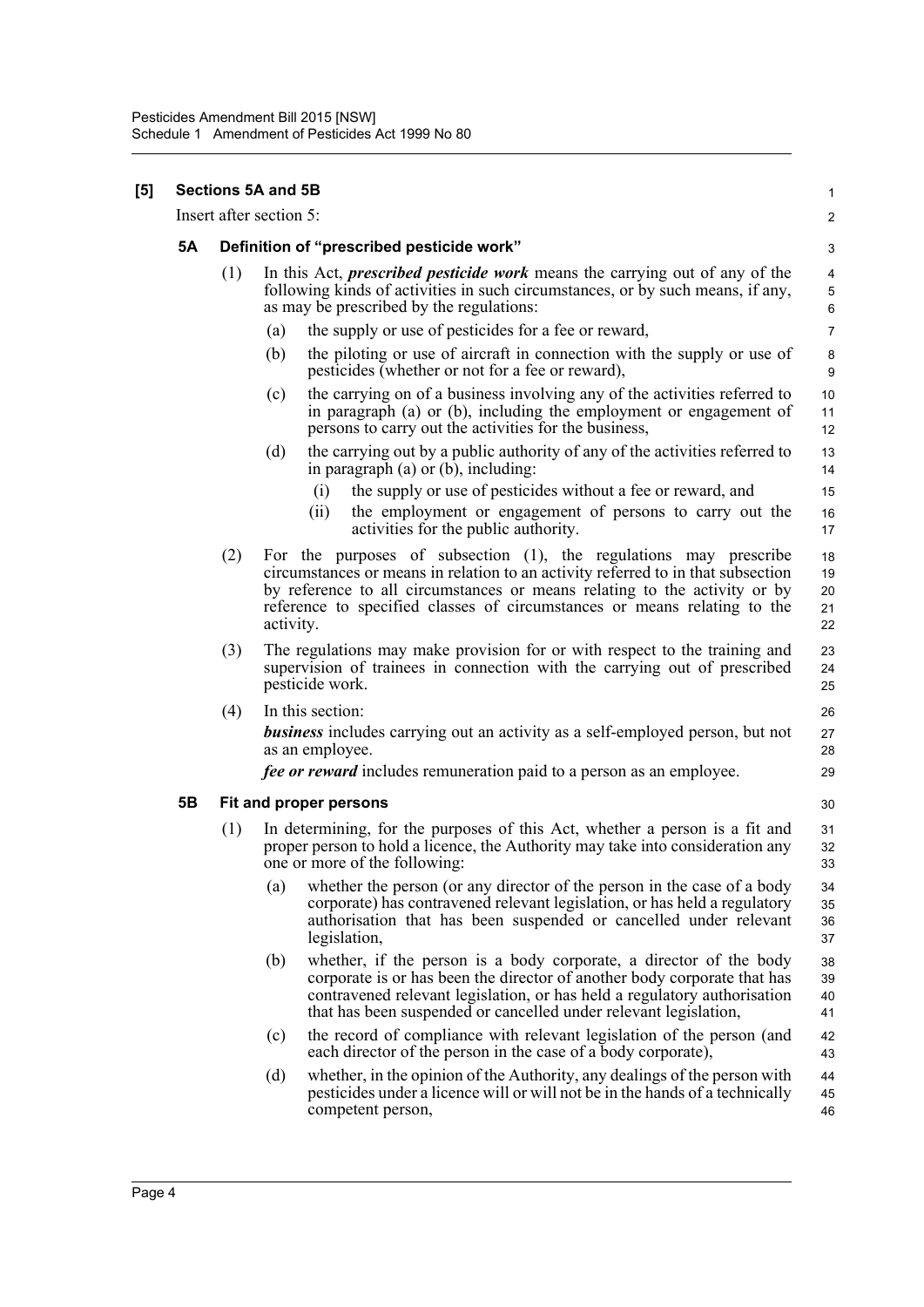|     |    |                    | (e)  | whether, in the opinion of the Authority, the person (and each director<br>of the person in the case of a body corporate) is of good repute, having<br>regard to character, honesty and integrity,                                                                                                                                   | $\mathbf{1}$<br>$\overline{c}$<br>$\ensuremath{\mathsf{3}}$ |
|-----|----|--------------------|------|--------------------------------------------------------------------------------------------------------------------------------------------------------------------------------------------------------------------------------------------------------------------------------------------------------------------------------------|-------------------------------------------------------------|
|     |    |                    | (f)  | whether the person (or any director of the person in the case of a body<br>corporate), in the previous 10 years, has in this or any other Australian<br>jurisdiction been convicted of an offence involving fraud, dishonesty or<br>other behaviour that the Authority considers would render the person<br>unfit to hold a licence, | $\overline{4}$<br>5<br>6<br>$\overline{7}$<br>8             |
|     |    |                    | (g)  | whether the person, during the previous 3 years, was an undischarged<br>bankrupt or applied to take the benefit of any law for the relief of<br>bankrupt or insolvent debtors, compounded with his or her creditors or<br>made an assignment of his or her remuneration for their benefit,                                           | 9<br>10<br>11<br>12                                         |
|     |    |                    | (h)  | if the person is an individual, whether he or she is or was a director of a<br>body corporate that is the subject of a winding up order or for which a<br>controller or administrator has been appointed during the previous<br>3 years,                                                                                             | 13<br>14<br>15<br>16                                        |
|     |    |                    | (i)  | if the person is a body corporate, whether the body corporate is the<br>subject of a winding up order or has had a controller or administrator<br>appointed during the previous 3 years,                                                                                                                                             | 17<br>18<br>19                                              |
|     |    |                    | (j)  | whether the person has demonstrated to the Authority the financial<br>capacity to comply with the person's obligations under the licence or<br>the proposed licence,                                                                                                                                                                 | 20<br>21<br>22                                              |
|     |    |                    | (k)  | whether the person is in partnership with a person, whom the Authority<br>does not consider to be a fit and proper person under this section, in<br>connection with dealings with pesticides authorised (or sought to be<br>authorised) by a licence,                                                                                | 23<br>24<br>25<br>26                                        |
|     |    |                    | (1)  | any other ground that the Authority considers appropriate.                                                                                                                                                                                                                                                                           | 27                                                          |
|     |    | (2)                |      | In this section:                                                                                                                                                                                                                                                                                                                     | 28                                                          |
|     |    |                    |      | cancelled includes revoked.                                                                                                                                                                                                                                                                                                          | 29                                                          |
|     |    |                    |      | <i>director</i> of a body corporate includes a person involved in the management of<br>the affairs of the body corporate.                                                                                                                                                                                                            | 30<br>31                                                    |
|     |    |                    |      | <i>regulatory authorisation</i> , in relation to relevant legislation, means any<br>licence, permit, consent, approval or other authority under the legislation.                                                                                                                                                                     | 32<br>33                                                    |
| [6] |    | Part 6, Division 1 |      |                                                                                                                                                                                                                                                                                                                                      | 34                                                          |
|     |    |                    |      | Omit the Division. Insert instead:                                                                                                                                                                                                                                                                                                   | 35                                                          |
|     |    | <b>Division 1</b>  |      | Licensing of prescribed pesticide work                                                                                                                                                                                                                                                                                               | 36                                                          |
|     | 45 |                    |      | <b>Requirement for licence</b>                                                                                                                                                                                                                                                                                                       | 37                                                          |
|     |    | (1)                |      | A person must not carry out prescribed pesticide work unless the person is the<br>holder of a licence that authorises the person to carry out that kind of work.<br>Maximum penalty: \$60,000.                                                                                                                                       | 38<br>39<br>40                                              |
|     |    |                    |      |                                                                                                                                                                                                                                                                                                                                      |                                                             |
|     |    | (2)                | out. | A person must not employ or engage any other person (an <i>agent</i> ) to carry out<br>prescribed pesticide work unless the agent also holds a licence that authorises<br>the agent to carry out the work that the agent is employed or engaged to carry                                                                             | 41<br>42<br>43<br>44                                        |
|     |    |                    |      | Maximum penalty:                                                                                                                                                                                                                                                                                                                     | 45                                                          |
|     |    |                    | (a)  | \$120,000 in the case of a corporation, or                                                                                                                                                                                                                                                                                           | 46                                                          |
|     |    |                    | (b)  | \$60,000 in the case of an individual.                                                                                                                                                                                                                                                                                               | 47                                                          |
|     |    |                    |      |                                                                                                                                                                                                                                                                                                                                      |                                                             |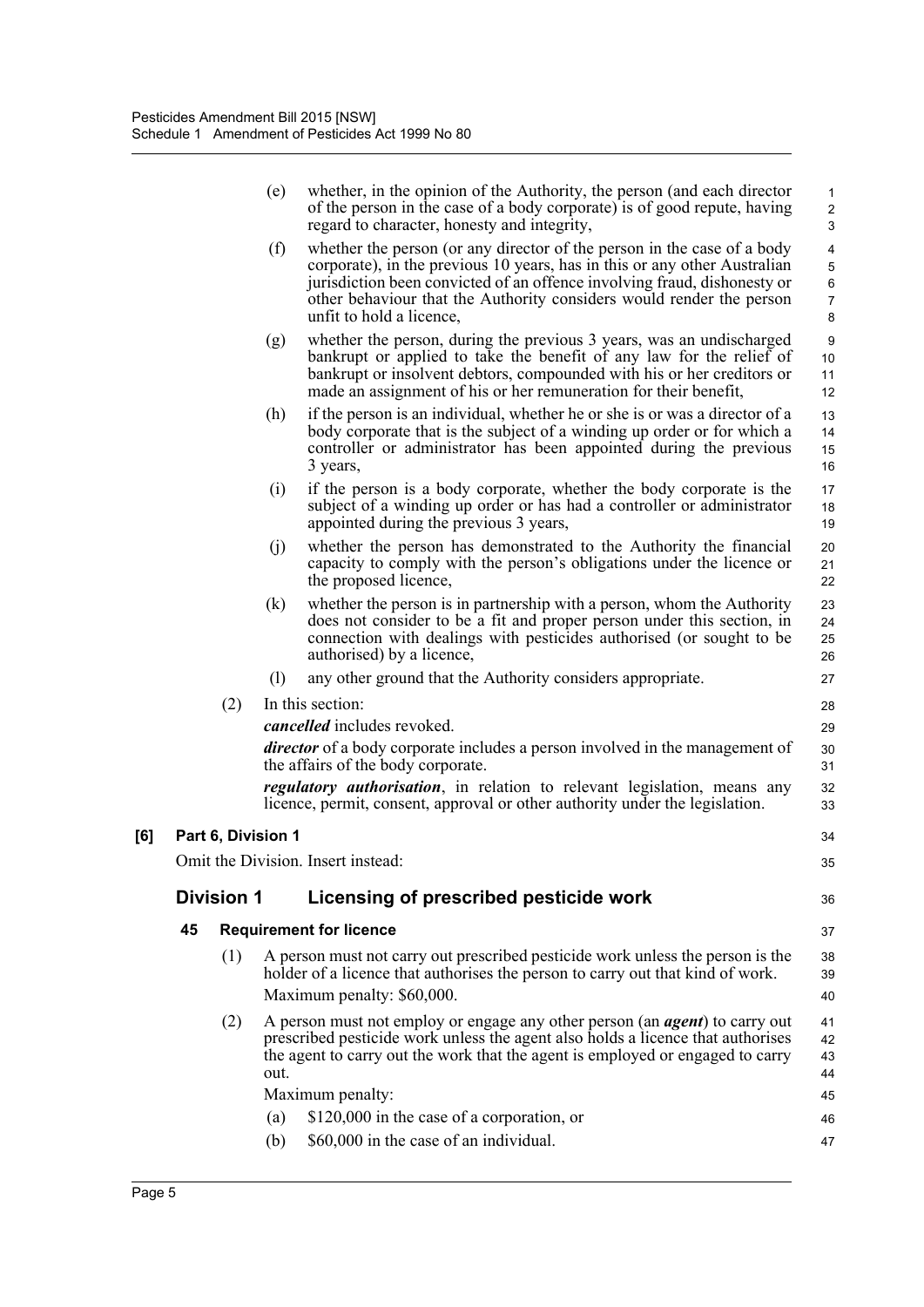| 46 | <b>Authority granted by licence</b> |                                |                                                                                                                                                                                                                                                                                                           |                      |  |  |  |  |
|----|-------------------------------------|--------------------------------|-----------------------------------------------------------------------------------------------------------------------------------------------------------------------------------------------------------------------------------------------------------------------------------------------------------|----------------------|--|--|--|--|
|    | (1)                                 |                                | The kinds of licences that are prescribed by the regulations may be granted and<br>held under this Act.                                                                                                                                                                                                   | $\overline{c}$<br>3  |  |  |  |  |
|    | (2)                                 |                                | A licence authorises the holder of the licence to carry out, in accordance with<br>this Act and the conditions of the licence, the kind of prescribed pesticide work<br>specified by the regulations for that kind of licence.                                                                            | 4<br>5<br>6          |  |  |  |  |
|    | (3)                                 |                                | The authorisation conferred by a licence is subject to this Act and the<br>regulations.                                                                                                                                                                                                                   | $\overline{7}$<br>8  |  |  |  |  |
| 47 |                                     | <b>Application for licence</b> |                                                                                                                                                                                                                                                                                                           |                      |  |  |  |  |
|    | (1)                                 |                                | A person may apply to the Environment Protection Authority for a licence.                                                                                                                                                                                                                                 | 10                   |  |  |  |  |
|    | (2)                                 |                                | An application must:                                                                                                                                                                                                                                                                                      | 11                   |  |  |  |  |
|    |                                     | (a)                            | be in the form and manner approved by the Authority or prescribed by<br>the regulations, and                                                                                                                                                                                                              | 12<br>13             |  |  |  |  |
|    |                                     | (b)                            | be accompanied by the fee prescribed by the regulations.                                                                                                                                                                                                                                                  | 14                   |  |  |  |  |
|    | (3)                                 |                                | An application for a licence must:                                                                                                                                                                                                                                                                        | 15                   |  |  |  |  |
|    |                                     | (a)                            | specify the name and address of the applicant, and                                                                                                                                                                                                                                                        | 16                   |  |  |  |  |
|    |                                     | (b)                            | specify the kind of licence that is being sought, and                                                                                                                                                                                                                                                     | 17                   |  |  |  |  |
|    |                                     | (c)                            | if required by the regulations—be accompanied by evidence that the<br>applicant holds an insurance policy of a class prescribed by the<br>regulations (or is eligible to hold such an insurance policy), and                                                                                              | 18<br>19<br>20       |  |  |  |  |
|    |                                     | (d)                            | be accompanied by such other information or particulars as are required<br>by the regulations.                                                                                                                                                                                                            | 21<br>22             |  |  |  |  |
|    |                                     |                                |                                                                                                                                                                                                                                                                                                           |                      |  |  |  |  |
| 48 |                                     |                                | <b>Further information</b>                                                                                                                                                                                                                                                                                | 23                   |  |  |  |  |
|    | (1)                                 |                                | The Environment Protection Authority may, by written notice served on the<br>applicant for the licence, require the applicant to provide the Authority with<br>such information as it considers necessary or relevant to the application, and<br>that is specified in the notice, by a date so specified. | 24<br>25<br>26<br>27 |  |  |  |  |
|    | (2)                                 |                                | If an applicant fails to comply with the requirements of a notice served under<br>subsection (1) or, in purported compliance with a notice so served, provides<br>information that, in the opinion of the Authority, is inadequate, the Authority<br>may refuse to grant the licence.                     | 28<br>29<br>30<br>31 |  |  |  |  |
| 49 |                                     | <b>Grant of licence</b>        |                                                                                                                                                                                                                                                                                                           | 32                   |  |  |  |  |
|    | (1)                                 |                                | The Environment Protection Authority may determine an application for a<br>licence by granting a licence to the applicant.                                                                                                                                                                                | 33<br>34             |  |  |  |  |
|    | (2)                                 |                                | The Authority may refuse to grant a licence to an applicant for a licence:                                                                                                                                                                                                                                | 35                   |  |  |  |  |
|    |                                     | (a)                            | if the Authority is of the opinion that the applicant is not a fit and proper<br>person to hold the licence, or                                                                                                                                                                                           | 36<br>37             |  |  |  |  |
|    |                                     | (b)                            | if the applicant does not hold the qualifications prescribed by, or<br>determined in accordance with, the regulations for the kind of licence,<br><sub>or</sub>                                                                                                                                           | 38<br>39<br>40       |  |  |  |  |
|    |                                     | (c)                            | if the applicant does not hold an insurance policy of a class prescribed<br>by the regulations (or is not eligible to hold such a policy) for the licence<br>concerned, or                                                                                                                                | 41<br>42<br>43       |  |  |  |  |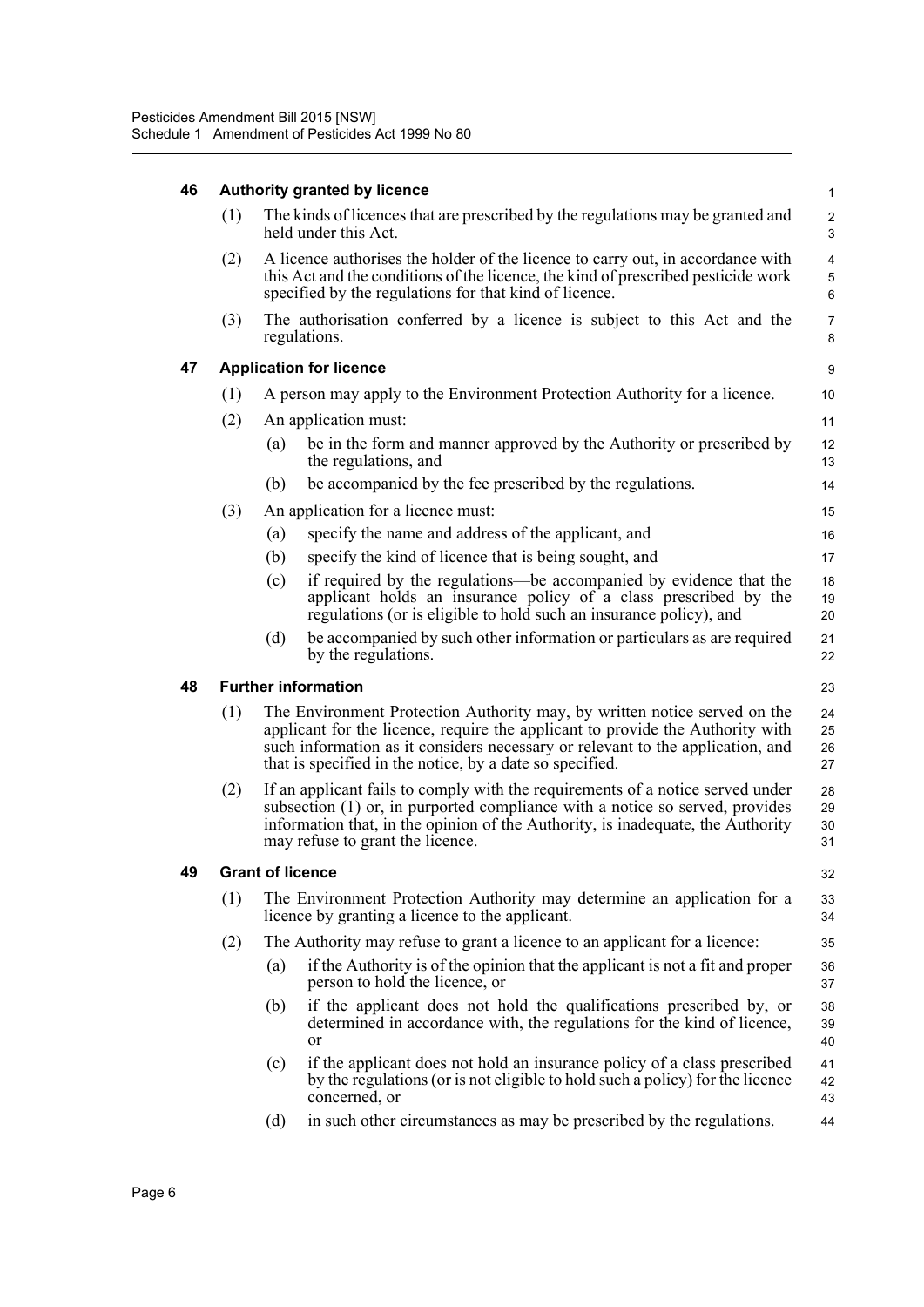| 50 |     | <b>Licence conditions</b>                                                                                                                                                                                                                  |                      |  |  |  |  |
|----|-----|--------------------------------------------------------------------------------------------------------------------------------------------------------------------------------------------------------------------------------------------|----------------------|--|--|--|--|
|    | (1) | A licence is subject to the following conditions:                                                                                                                                                                                          | $\overline{c}$       |  |  |  |  |
|    |     | any condition prescribed by the regulations,<br>(a)                                                                                                                                                                                        | 3                    |  |  |  |  |
|    |     | any condition imposed on the licence by the Environment Protection<br>(b)<br>Authority under this Act at the time the licence is granted or<br>subsequently.                                                                               | 4<br>5<br>6          |  |  |  |  |
|    | (2) | The Authority may, at any time, by notice in writing served on the holder of<br>the licence:                                                                                                                                               |                      |  |  |  |  |
|    |     | (a)<br>revoke or vary any condition to which the licence is subject that it has<br>imposed, or                                                                                                                                             | 9<br>10 <sup>1</sup> |  |  |  |  |
|    |     | impose new conditions to which the licence is subject.<br>(b)                                                                                                                                                                              | 11                   |  |  |  |  |
|    | (3) | The Authority may impose, revoke or vary conditions on a licence for such<br>reasons, and in such circumstances, as the Authority considers appropriate or<br>necessary.                                                                   | 12<br>13<br>14       |  |  |  |  |
| 51 |     | Duration and renewal of licence                                                                                                                                                                                                            | 15                   |  |  |  |  |
|    | (1) | Subject to the regulations, a licence may be granted for a fixed term or for no<br>fixed term.                                                                                                                                             | 16<br>17             |  |  |  |  |
|    | (2) | If a licence is granted for a fixed term, the licence remains in force for the term<br>specified in the licence, unless sooner surrendered to or revoked by the<br>Environment Protection Authority or it otherwise ceases to be in force. | 18<br>19<br>20       |  |  |  |  |
|    | (3) | If a licence is granted for no fixed term, it remains in force until it is<br>surrendered to or revoked by the Authority or it otherwise ceases to be in force.                                                                            | 21<br>22             |  |  |  |  |
|    | (4) | In any case, a licence is taken not to be in force for the purposes of this Act<br>during any period in which it is suspended.                                                                                                             | 23<br>24             |  |  |  |  |
|    | (5) | A licence is, while it remains in force, subject to any variations made to the<br>25<br>licence under this Act.<br>26                                                                                                                      |                      |  |  |  |  |
|    | (6) | A person may apply to the Authority for the renewal of a licence in accordance<br>with the regulations.                                                                                                                                    |                      |  |  |  |  |
| 52 |     | <b>Suspension or revocation of licence</b>                                                                                                                                                                                                 | 29                   |  |  |  |  |
|    | (1) | The Environment Protection Authority may, for such reasons as it thinks fit,<br>suspend a licence.                                                                                                                                         | 30<br>31             |  |  |  |  |
|    | (2) | The Authority may revoke a licence:                                                                                                                                                                                                        | 32                   |  |  |  |  |
|    |     | if the holder of the licence ceases to have the qualifications prescribed<br>(a)<br>by the regulations for the type of licence concerned, or                                                                                               | 33<br>34             |  |  |  |  |
|    |     | if the holder of the licence ceases to hold an insurance policy prescribed<br>(b)<br>by the regulations for the licence, or                                                                                                                | 35<br>36             |  |  |  |  |
|    |     | if the holder of the licence supplied information that was, to the holder's<br>(c)<br>knowledge, false or misleading in a material particular in, or in<br>connection with, the application for the licence, or                            | 37<br>38<br>39       |  |  |  |  |
|    |     | (d)<br>if the holder of the licence has contravened any provision of relevant<br>legislation, whether or not the holder has been convicted of an offence<br>for the contravention, or                                                      | 40<br>41<br>42       |  |  |  |  |
|    |     | if the holder of the licence has contravened any condition to which the<br>(e)<br>licence is subject, or                                                                                                                                   | 43<br>44             |  |  |  |  |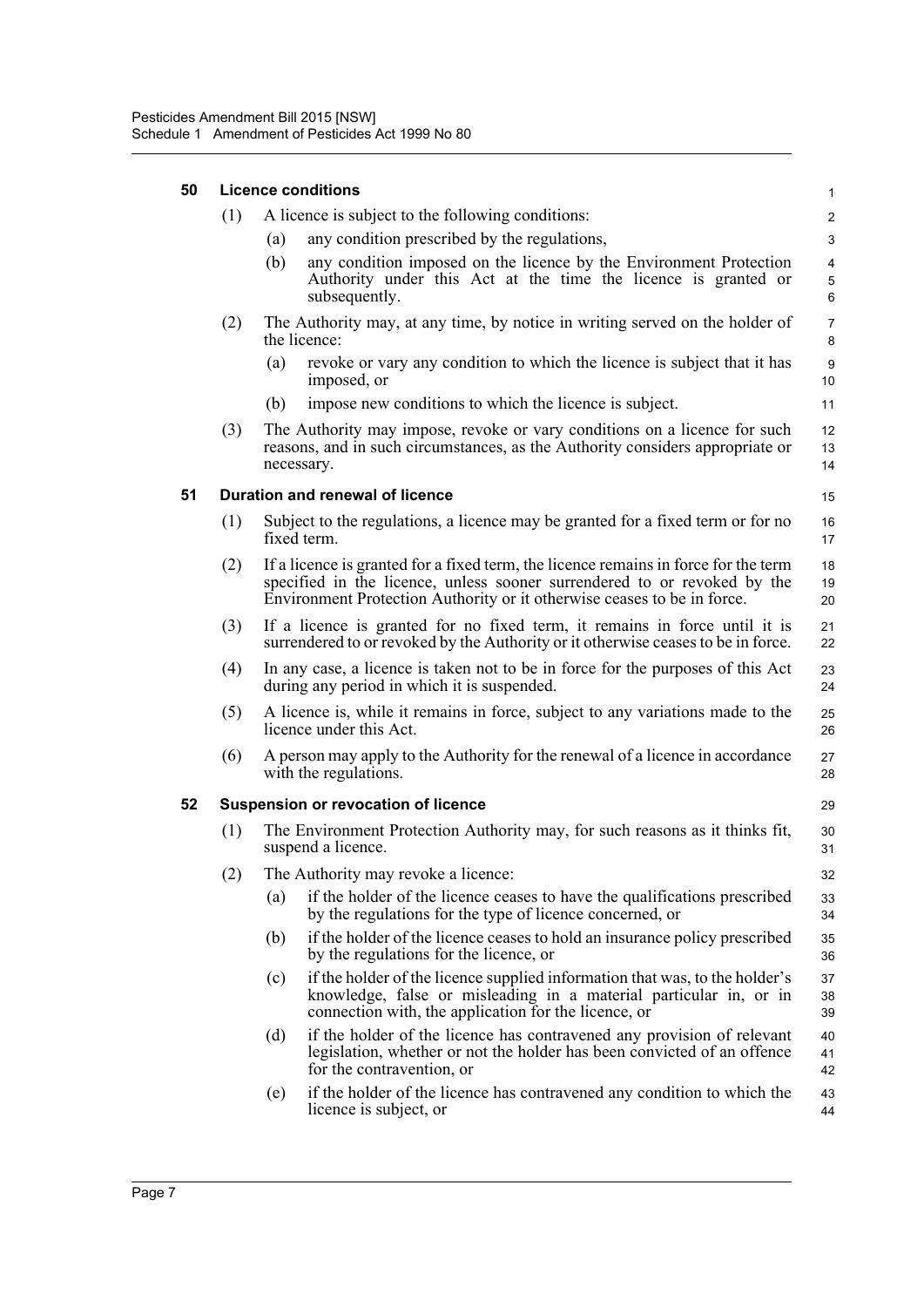|     | (f)                         |       | if the Authority is of the opinion that the holder of the licence is no<br>longer a fit and proper person to hold the licence, or                                                                                                           | 1<br>$\overline{2}$ |
|-----|-----------------------------|-------|---------------------------------------------------------------------------------------------------------------------------------------------------------------------------------------------------------------------------------------------|---------------------|
|     | (g)                         |       | if the Authority receives information about the holder of the licence and<br>the Authority is of the opinion that, had the information been received<br>at the time when an application for the licence was made, it would have             | 3<br>4<br>5         |
|     |                             |       | refused the application, or                                                                                                                                                                                                                 | 6                   |
|     | (h)                         |       | if the holder of the licence voluntarily surrenders the licence to the<br>Authority, or                                                                                                                                                     | $\overline{7}$<br>8 |
|     | (i)                         |       | on such other grounds as may be prescribed by the regulations.                                                                                                                                                                              | 9                   |
| (3) |                             |       | Before suspending or revoking a licence, the Authority:                                                                                                                                                                                     | 10                  |
|     | (a)                         |       | must cause written notice of the proposed suspension or revocation to<br>be given to the holder of the licence, and                                                                                                                         | 11<br>12            |
|     | (b)                         |       | must give the holder of the licence a reasonable opportunity to make<br>representations to the Authority in relation to the proposed suspension<br>or revocation, and                                                                       | 13<br>14<br>15      |
|     | (c)                         |       | must have regard to any representations so made.                                                                                                                                                                                            | 16                  |
| (4) |                             |       | If, after having regard to any representations made by the holder of the licence,<br>the Authority decides to proceed with the proposed suspension or revocation,<br>the Authority must give to the holder of the licence a written notice: | 17<br>18<br>19      |
|     | (a)                         |       | stating that the licence is suspended or revoked, and                                                                                                                                                                                       | 20                  |
|     | (b)                         |       | in the case of a suspension, specifying the period for which the licence<br>is suspended, and                                                                                                                                               | 21<br>22            |
|     | (c)                         |       | giving reasons for the suspension or revocation.                                                                                                                                                                                            | 23                  |
| (5) |                             |       | The suspension or revocation of a licence takes effect on the day on which the<br>notice of the suspension or revocation is given to the holder of the licence (or<br>on such later date as may be specified in the notice).                | 24<br>25<br>26      |
| (6) |                             |       | Subsections $(3)$ – $(5)$ do not apply if the Authority revokes a licence that has<br>been voluntarily surrendered to it by the holder of the licence.                                                                                      | 27<br>28            |
|     | <b>Register of licences</b> |       |                                                                                                                                                                                                                                             | 29                  |
| (1) |                             |       | The Environment Protection Authority is to keep a Register of Licences.                                                                                                                                                                     | 30                  |
| (2) |                             |       | The Register may be kept in such form as the Authority considers appropriate.                                                                                                                                                               | 31                  |
| (3) |                             |       | The Authority is to record on the Register:                                                                                                                                                                                                 | 32                  |
|     | (a)                         |       | in relation to each licence that is in force:                                                                                                                                                                                               | 33                  |
|     |                             | (i)   | the name and address of the holder of the licence and the date it<br>was granted, and                                                                                                                                                       | 34<br>35            |
|     |                             | (ii)  | the type and number of the licence, and                                                                                                                                                                                                     | 36                  |
|     |                             | (iii) | the expiry date of the licence (if any), and                                                                                                                                                                                                | 37                  |
|     |                             | (iv)  | the status of the licence, and                                                                                                                                                                                                              | 38                  |
|     |                             | (v)   | such other information as may be prescribed by the regulations,<br>and                                                                                                                                                                      | 39<br>40            |
|     | (b)                         |       | in relation to each suspended or revoked licence:                                                                                                                                                                                           | 41                  |
|     |                             | (i)   | the name and address of the holder of the licence and the date it<br>was suspended or revoked, and                                                                                                                                          | 42<br>43            |
|     |                             | (ii)  | the type and number of the licence, and                                                                                                                                                                                                     | 44                  |
|     |                             | (iii) | such other information as may be prescribed by the regulations.                                                                                                                                                                             | 45                  |

**53 Register of licences**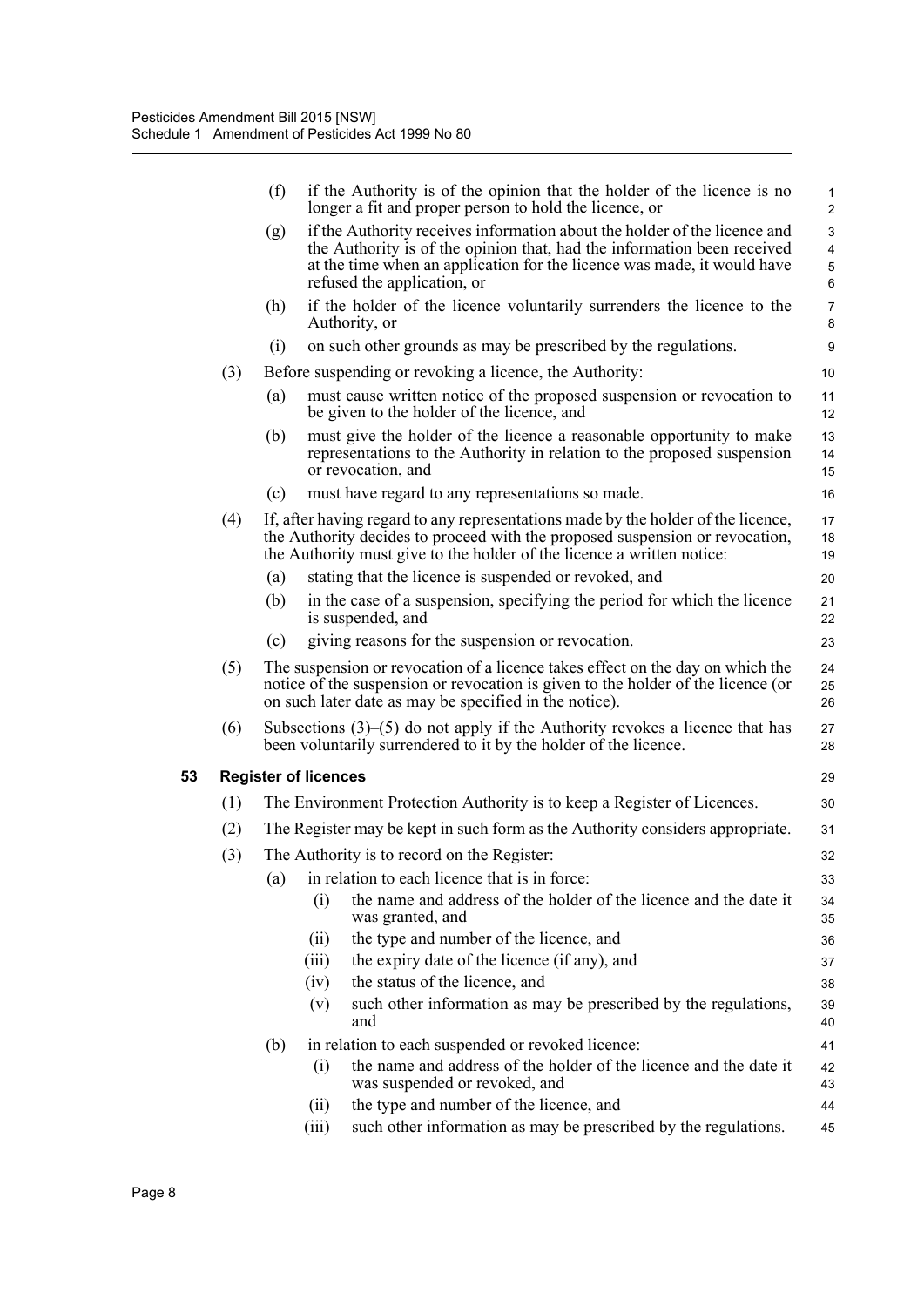|      | (4)                          | The Authority is to ensure that information kept on the Register is up to date.                                                                                                                                           | $\mathbf{1}$                        |
|------|------------------------------|---------------------------------------------------------------------------------------------------------------------------------------------------------------------------------------------------------------------------|-------------------------------------|
|      | (5)                          | The Authority may correct any error in or omission from the Register.                                                                                                                                                     | $\overline{2}$                      |
|      | (6)                          | Subject to the regulations, the Authority may arrange for such information<br>recorded in the Register as it considers appropriate to be published on the<br>Internet for public access.                                  | $\ensuremath{\mathsf{3}}$<br>4<br>5 |
|      | (7)                          | The information referred to in subsection $(6)$ may also be provided to members<br>of the public in any other manner approved by the Authority.                                                                           | 6<br>$\overline{7}$                 |
|      | (8)                          | The regulations may make provision for or with respect to the information that<br>may be provided to the members of the public under this section (including the<br>kind of information that may or may not be provided). | 8<br>$\boldsymbol{9}$<br>10         |
|      | (9)                          | Section 57 of the Privacy and Personal Information Protection Act 1998 does<br>not apply to the Register or to information in the Register that is published or<br>provided to members of the public under this section.  | 11<br>12<br>13                      |
| [7]  |                              | Section 57 Granting of restricted pesticide authorisation                                                                                                                                                                 | 14                                  |
|      | Omit section 57 $(6)$ .      |                                                                                                                                                                                                                           | 15                                  |
| [8]  |                              | Sections 59, 60 (2) and 61 (3)                                                                                                                                                                                            | 16                                  |
|      |                              | Omit "the licence or certificate" wherever occurring.                                                                                                                                                                     | 17                                  |
|      |                              | Insert instead "the licence or authorisation".                                                                                                                                                                            | 18                                  |
| [9]  |                              | <b>Section 119 Regulations</b>                                                                                                                                                                                            | 19                                  |
|      |                              | Omit section 119 $(2)$ (a)–(d). Insert instead:                                                                                                                                                                           | 20                                  |
|      |                              | any matter connected with licences and restricted<br>(a)<br>pesticide<br>authorisations and applications for licences and restricted pesticide<br>authorisations, including (without limitation) the following:           | 21<br>22<br>23                      |
|      |                              | qualifications for licences and authorisations,<br>(i)                                                                                                                                                                    | 24                                  |
|      |                              | tests for applicants for licences and authorisations,<br>(ii)                                                                                                                                                             | 25                                  |
|      |                              | duration of licences and authorisations,<br>(iii)                                                                                                                                                                         | 26                                  |
|      |                              | (iv)<br>conditions of licences and authorisations,                                                                                                                                                                        | 27                                  |
|      |                              | record keeping and the provision of returns and other information<br>(v)<br>by the holders (or former holders) of licences and authorisations,                                                                            | 28<br>29                            |
|      |                              | grounds for the refusal, suspension or revocation of licences or<br>(vi)<br>authorisations.                                                                                                                               | 30<br>31                            |
|      |                              | the renewal of licences,<br>(vii)                                                                                                                                                                                         | 32                                  |
|      |                              | the surrender of licences and authorisations,<br>(viii)                                                                                                                                                                   | 33                                  |
| [10] | Section 119 (2) (h)          |                                                                                                                                                                                                                           | 34                                  |
|      |                              | Insert "(including application fees, licence and restricted pesticide authorisation fees, and<br>fees for the provision of information)" after "regulations".                                                             | 35<br>36                            |
| 1.2  |                              | <b>Harmonisation with Agvet Code</b>                                                                                                                                                                                      | 37                                  |
| [1]  | <b>Section 4 Definitions</b> |                                                                                                                                                                                                                           | 38                                  |
|      |                              | Omit the note from the definition of <i>container</i> in section $4(1)$ . Insert instead:                                                                                                                                 | 39                                  |
|      |                              | <b>Note.</b> The definition in the Agvet Code is as follows:                                                                                                                                                              | 40                                  |
|      |                              | container includes anything by which or in which a chemical product is, or is to be,<br>covered, enclosed, contained or packaged, but does not include a container (such as                                               | 41<br>42                            |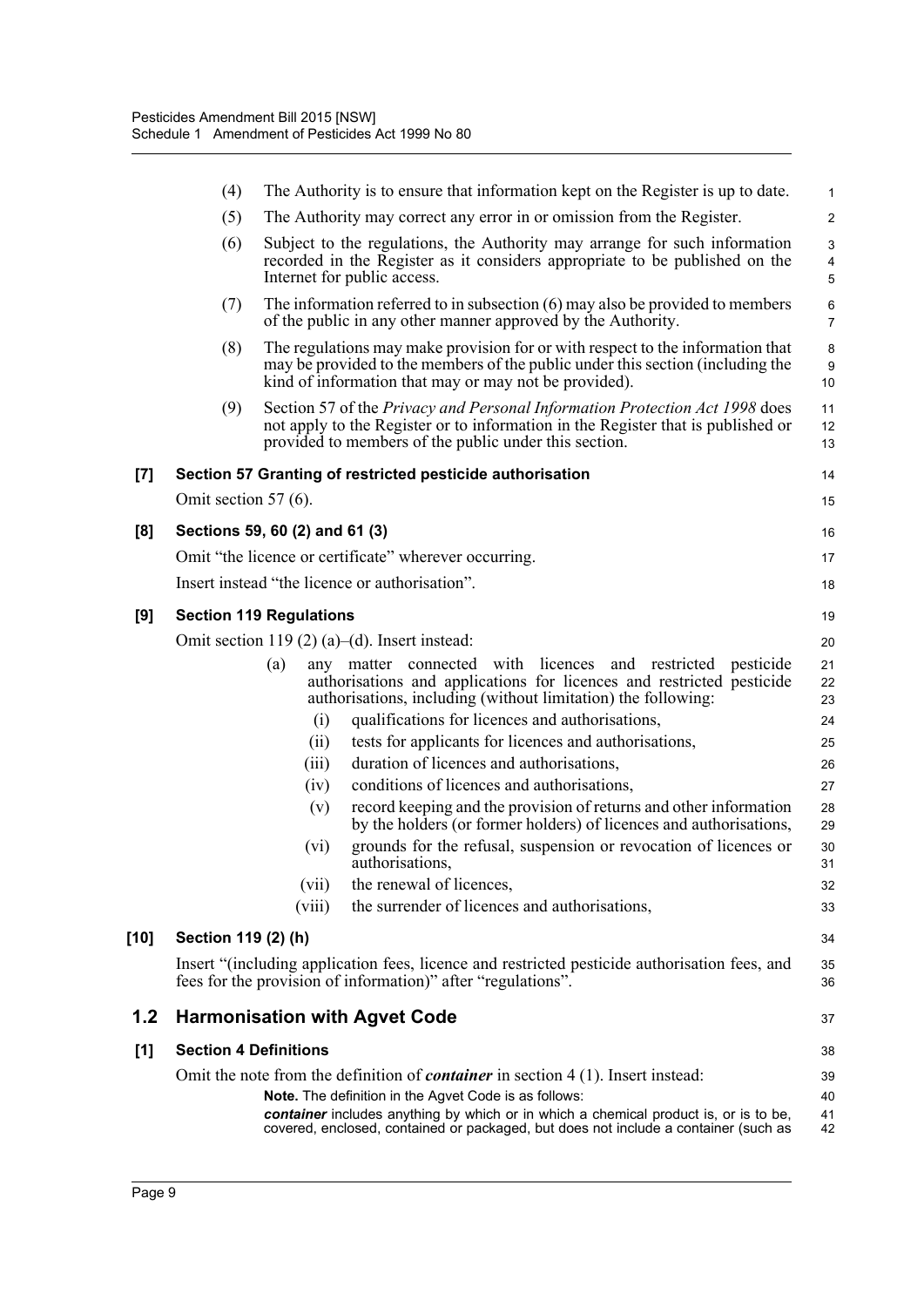|     |                                      |           | a shipping container) in which other containers of chemical products are, or are to be,<br>placed for the purpose of being transported.                                                                                                                                                                                                                                         | 1<br>$\overline{2}$                    |  |
|-----|--------------------------------------|-----------|---------------------------------------------------------------------------------------------------------------------------------------------------------------------------------------------------------------------------------------------------------------------------------------------------------------------------------------------------------------------------------|----------------------------------------|--|
| [2] |                                      |           | Section 4 (1), definition of "permit"                                                                                                                                                                                                                                                                                                                                           | 3                                      |  |
|     |                                      |           | Omit the definition. Insert instead:                                                                                                                                                                                                                                                                                                                                            | 4                                      |  |
|     |                                      | Code.     | <i>permit</i> means a permit under Part 7 of the Agvet Code, and includes a permit<br>that is taken to have been issued by operation of section 45B or 47D of the                                                                                                                                                                                                               | 5<br>$6\phantom{1}6$<br>$\overline{7}$ |  |
|     |                                      |           | <b>Note.</b> Sections 45B and 47D of the Agvet Code provide for certain persons to be taken<br>to hold a permit for a transitional period when a notice of suspension or cancellation of<br>a permit has been given, or when a notice of the end of the registration of a chemical<br>product is published.                                                                     | 8<br>9<br>10<br>11                     |  |
| [3] | Section 4 (1)                        |           |                                                                                                                                                                                                                                                                                                                                                                                 | 12                                     |  |
|     | Insert in alphabetical order:        |           |                                                                                                                                                                                                                                                                                                                                                                                 | 13                                     |  |
|     |                                      |           | <i>reserved chemical product</i> has the same meaning as in the Agvet Code.                                                                                                                                                                                                                                                                                                     | 14                                     |  |
|     |                                      |           | Note. The term reserved chemical product is defined in the Agvet Code to mean a<br>chemical product that is, or is included in a class of chemical products that is, specified<br>in the Reserved Schedule. A reserved chemical product is not required to be<br>registered, but its possession, custody or use is subject to conditions specified by the<br>Reserved Schedule. | 15<br>16<br>17<br>18<br>19             |  |
|     |                                      |           | <b>Reserved Schedule</b> has the same meaning as in the Agvet Code.                                                                                                                                                                                                                                                                                                             | 20                                     |  |
|     |                                      |           | <b>Note.</b> The term <b>Reserved Schedule</b> is defined in the Agvet Code to mean the<br>schedule contained in the regulations under section 56ZU of the Code.                                                                                                                                                                                                                | 21<br>22                               |  |
| [4] |                                      |           | Section 4 (1), definition of "substance"                                                                                                                                                                                                                                                                                                                                        | 23                                     |  |
|     |                                      |           | Omit the note from the definition. Insert instead:                                                                                                                                                                                                                                                                                                                              | 24                                     |  |
|     |                                      |           | Note. The definition in the Agvet Code is as follows:                                                                                                                                                                                                                                                                                                                           | 25                                     |  |
|     |                                      |           | <i>substance</i> includes:                                                                                                                                                                                                                                                                                                                                                      | 26                                     |  |
|     |                                      | (a)       | any gas, liquid, mixture or compound of gases, or mixture or compound of<br>liquids, and                                                                                                                                                                                                                                                                                        | 27<br>28                               |  |
|     |                                      | (b)       | an organism or part of an organism, including a genetically manipulated<br>organism or part of a genetically manipulated organism, and                                                                                                                                                                                                                                          | 29<br>30                               |  |
|     |                                      | (c)       | material that is produced from an organism, and                                                                                                                                                                                                                                                                                                                                 | 31                                     |  |
|     |                                      | (d)       | matter whose production involves the use of an organism,                                                                                                                                                                                                                                                                                                                        | 32                                     |  |
|     |                                      | organism. | but does not include an excluded organism or part of an excluded organism, or material<br>that is produced from, or matter whose production involves the use of, an excluded                                                                                                                                                                                                    | 33<br>34<br>35                         |  |
| [5] |                                      |           | Section 4 (1), definition of "unregistered pesticide"                                                                                                                                                                                                                                                                                                                           | 36                                     |  |
|     | Omit the definition. Insert instead: |           |                                                                                                                                                                                                                                                                                                                                                                                 |                                        |  |
|     |                                      |           | <b>unregistered pesticide</b> means a pesticide that is not registered under Part 2 of<br>the Agvet Code, and includes a pesticide the registration or approval of which<br>has been suspended or cancelled under Part 2 of the Code.                                                                                                                                           | 38<br>39<br>40                         |  |
| [6] |                                      |           | <b>Section 5 Definition of "pesticide"</b>                                                                                                                                                                                                                                                                                                                                      | 41                                     |  |
|     |                                      |           | Insert "However, the term does not include a substance or mixture of substances declared<br>by regulations not to be an agricultural chemical product." after "to be an agricultural<br>chemical product." in the note to section $5(1)$ .                                                                                                                                      | 42<br>43<br>44                         |  |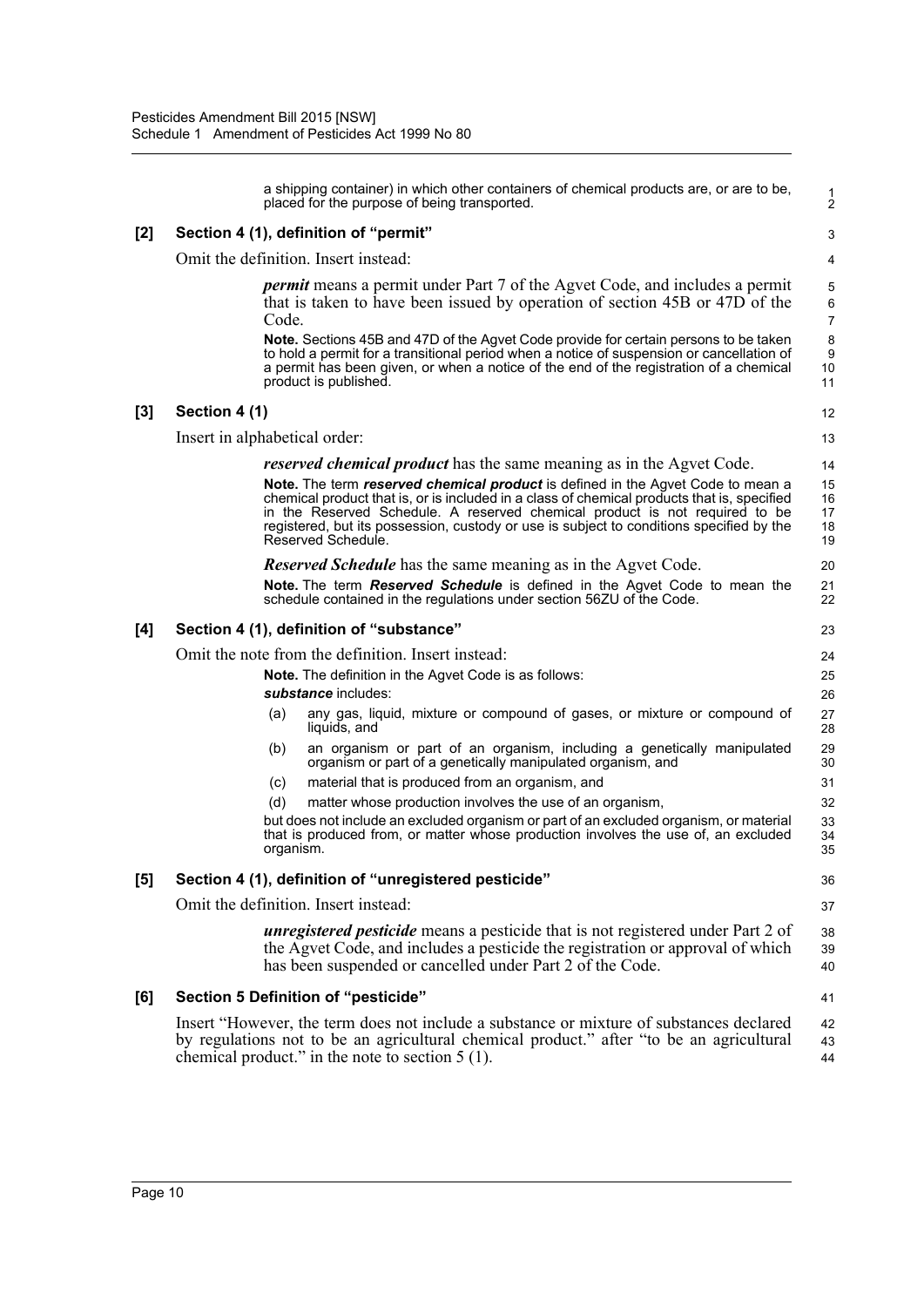| [7] | Section 12 Possession of unregistered pesticide |     |                                                                                                                                                                                                                                                                                          |                              |  |
|-----|-------------------------------------------------|-----|------------------------------------------------------------------------------------------------------------------------------------------------------------------------------------------------------------------------------------------------------------------------------------------|------------------------------|--|
|     |                                                 |     | Insert at the end of the section:                                                                                                                                                                                                                                                        | $\overline{c}$               |  |
|     | (2)                                             |     | A person does not commit an offence against subsection (1) if:                                                                                                                                                                                                                           | 3                            |  |
|     |                                                 | (a) | the person possesses an unregistered pesticide that is a reserved<br>chemical product, and                                                                                                                                                                                               | $\overline{\mathbf{4}}$<br>5 |  |
|     |                                                 | (b) | the pesticide is possessed in accordance with the conditions specified<br>for the reserved chemical product by the Reserved Schedule.                                                                                                                                                    | 6<br>$\overline{7}$          |  |
| [8] |                                                 |     | Section 13 Use of unregistered pesticide                                                                                                                                                                                                                                                 | 8                            |  |
|     |                                                 |     | Insert at the end of the section:                                                                                                                                                                                                                                                        | 9                            |  |
|     | (2)                                             |     | A person does not commit an offence against subsection (1) if:                                                                                                                                                                                                                           | 10                           |  |
|     |                                                 | (a) | the person uses an unregistered pesticide that is a reserved chemical<br>product, and                                                                                                                                                                                                    | 11<br>12                     |  |
|     |                                                 | (b) | the pesticide is used in accordance with the conditions specified for the<br>reserved chemical product by the Reserved Schedule.                                                                                                                                                         | 13<br>14                     |  |
| 1.3 |                                                 |     | <b>Administration and enforcement</b>                                                                                                                                                                                                                                                    | 15                           |  |
| [1] |                                                 |     | Section 7 Injury to persons or damage to property resulting from pesticide use                                                                                                                                                                                                           | 16                           |  |
|     | Insert after section $7(1)$ :                   |     |                                                                                                                                                                                                                                                                                          | 17                           |  |
|     | (1A)                                            |     | For the purposes of subsection $(1)$ (b) in its application to any part of premises<br>used for agricultural operations (including farming, horticultural or<br>aquacultural operations), damage, or likely damage, from the use of a pesticide<br>includes when the use of a pesticide: | 18<br>19<br>20<br>21         |  |
|     |                                                 | (a) | prevents, or is likely to prevent, that part of the premises from being<br>used for such operations (whether temporarily or permanently), or                                                                                                                                             | 22<br>23                     |  |
|     |                                                 | (b) | reduces, or is likely to reduce, the capacity of that part of the premises<br>to be used for such operations (whether temporarily or permanently).                                                                                                                                       | 24<br>25                     |  |
| [2] |                                                 |     | Section 10 Injury to persons or damage to property resulting from pesticide use                                                                                                                                                                                                          | 26                           |  |
|     | Insert after section $10(1)$ :                  |     |                                                                                                                                                                                                                                                                                          | 27                           |  |
|     | (1A)                                            |     | For the purposes of subsection $(1)$ (b) in its application to any part of premises<br>used for agricultural operations (including farming, horticultural or<br>aquacultural operations), damage, or likely damage, from the use of a pesticide<br>includes when the use of a pesticide: | 28<br>29<br>30<br>31         |  |
|     |                                                 | (a) | prevents, or is likely to prevent, that part of the premises from being<br>used for such operations (whether temporarily or permanently), or                                                                                                                                             | 32<br>33                     |  |
|     |                                                 | (b) | reduces, or is likely to reduce, the capacity of that part of the premises<br>to be used for such operations (whether temporarily or permanently).                                                                                                                                       | 34<br>35                     |  |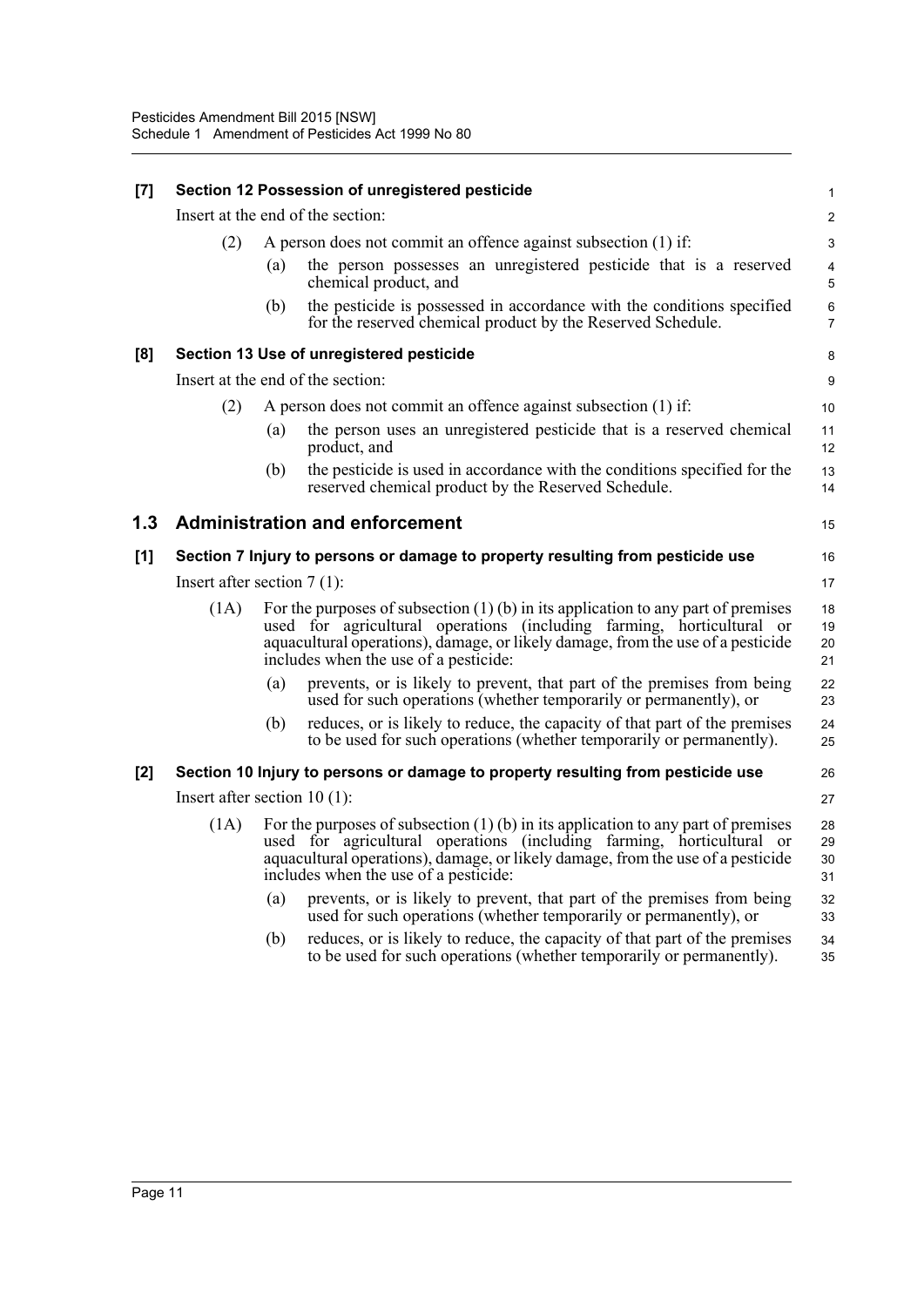| [3] |                                                               | <b>Section 11A</b>                 |                         |      |                                                                                                                                                                                                                                                                                                                                                                                                                                                 | 1                          |  |
|-----|---------------------------------------------------------------|------------------------------------|-------------------------|------|-------------------------------------------------------------------------------------------------------------------------------------------------------------------------------------------------------------------------------------------------------------------------------------------------------------------------------------------------------------------------------------------------------------------------------------------------|----------------------------|--|
|     |                                                               | Insert after section 11:           |                         |      |                                                                                                                                                                                                                                                                                                                                                                                                                                                 | $\overline{c}$             |  |
|     | 11A<br>Harm to companion animals resulting from pesticide use |                                    |                         |      |                                                                                                                                                                                                                                                                                                                                                                                                                                                 |                            |  |
|     |                                                               | (1)                                | premises.<br>(a)<br>(b) |      | A person must not use a pesticide in a manner that harms a companion animal<br>that is in or on premises with the consent of the owner or occupier of the<br>Maximum penalty:<br>\$120,000 in the case of a corporation, or<br>\$60,000 in the case of an individual.                                                                                                                                                                           | 4<br>5<br>6<br>7<br>8<br>9 |  |
|     |                                                               | (2)                                |                         |      | It is a defence in any proceedings against a person for an offence under this<br>section if the person establishes:                                                                                                                                                                                                                                                                                                                             | 10<br>11                   |  |
|     |                                                               |                                    | (a)                     |      | that the commission of the offence was due to causes over which the<br>person had no control, and                                                                                                                                                                                                                                                                                                                                               | 12<br>13                   |  |
|     |                                                               |                                    | (b)                     |      | that the person took all reasonable precautions and exercised all due<br>diligence to prevent the commission of the offence.                                                                                                                                                                                                                                                                                                                    | 14<br>15                   |  |
|     |                                                               | (3)                                | In this section:        |      |                                                                                                                                                                                                                                                                                                                                                                                                                                                 | 16                         |  |
|     |                                                               |                                    | Act 1998.               |      | <b>companion animal</b> has the same meaning as in the <i>Companion Animals</i>                                                                                                                                                                                                                                                                                                                                                                 | 17<br>18                   |  |
| [4] |                                                               |                                    |                         |      | Section 38 Making of pesticide control order                                                                                                                                                                                                                                                                                                                                                                                                    | 19                         |  |
|     |                                                               |                                    |                         |      | Insert at the end of section $38(1)$ :                                                                                                                                                                                                                                                                                                                                                                                                          | 20                         |  |
|     |                                                               |                                    |                         |      | Note. Section 43 (2) of the Interpretation Act 1987 provides that if an Act confers a<br>power on any person or body to make an order (whether or not the order must be in<br>writing), the power includes power to amend or repeal any order made in the exercise<br>of that power. Section 43 (3) of that Act also requires the Authority to obtain the<br>approval of the Minister before amending or repealing an order under this section. | 21<br>22<br>23<br>24<br>25 |  |
| [5] |                                                               | Section 38 (5B)                    |                         |      |                                                                                                                                                                                                                                                                                                                                                                                                                                                 | 26                         |  |
|     |                                                               | Insert after section $38(5A)$ :    |                         |      |                                                                                                                                                                                                                                                                                                                                                                                                                                                 | 27                         |  |
|     |                                                               | (5B)                               |                         |      | The Minister may delegate the Minister's function of granting approvals under<br>this section to the Chairperson of the Environment Protection Authority.                                                                                                                                                                                                                                                                                       | 28<br>29                   |  |
| [6] |                                                               |                                    |                         |      | <b>Section 64 Prohibited residue notices</b>                                                                                                                                                                                                                                                                                                                                                                                                    | 30                         |  |
|     |                                                               | Insert after section $64$ (1) (a): |                         |      |                                                                                                                                                                                                                                                                                                                                                                                                                                                 | 31                         |  |
|     |                                                               |                                    | (a1)                    |      | a person involved in growing or supplying the produce, or                                                                                                                                                                                                                                                                                                                                                                                       | 32                         |  |
| [7] |                                                               | Section 64 (2) (b) (iv) and (v)    |                         |      |                                                                                                                                                                                                                                                                                                                                                                                                                                                 | 33                         |  |
|     |                                                               |                                    |                         |      | Insert at the end of section $64(2)$ (b) (iii):                                                                                                                                                                                                                                                                                                                                                                                                 | 34                         |  |
|     |                                                               |                                    |                         |      | , or                                                                                                                                                                                                                                                                                                                                                                                                                                            | 35                         |  |
|     |                                                               |                                    |                         | (iv) | to report on and monitor prohibited residue in the produce in<br>accordance with procedures specified in the regulations, or                                                                                                                                                                                                                                                                                                                    | 36<br>37                   |  |
|     |                                                               |                                    |                         | (v)  | to arrange for analysis to be undertaken, at the person's own cost,<br>by an appropriately qualified laboratory of prohibited residue in<br>the produce and to report the findings to the Authority.                                                                                                                                                                                                                                            | 38<br>39<br>40             |  |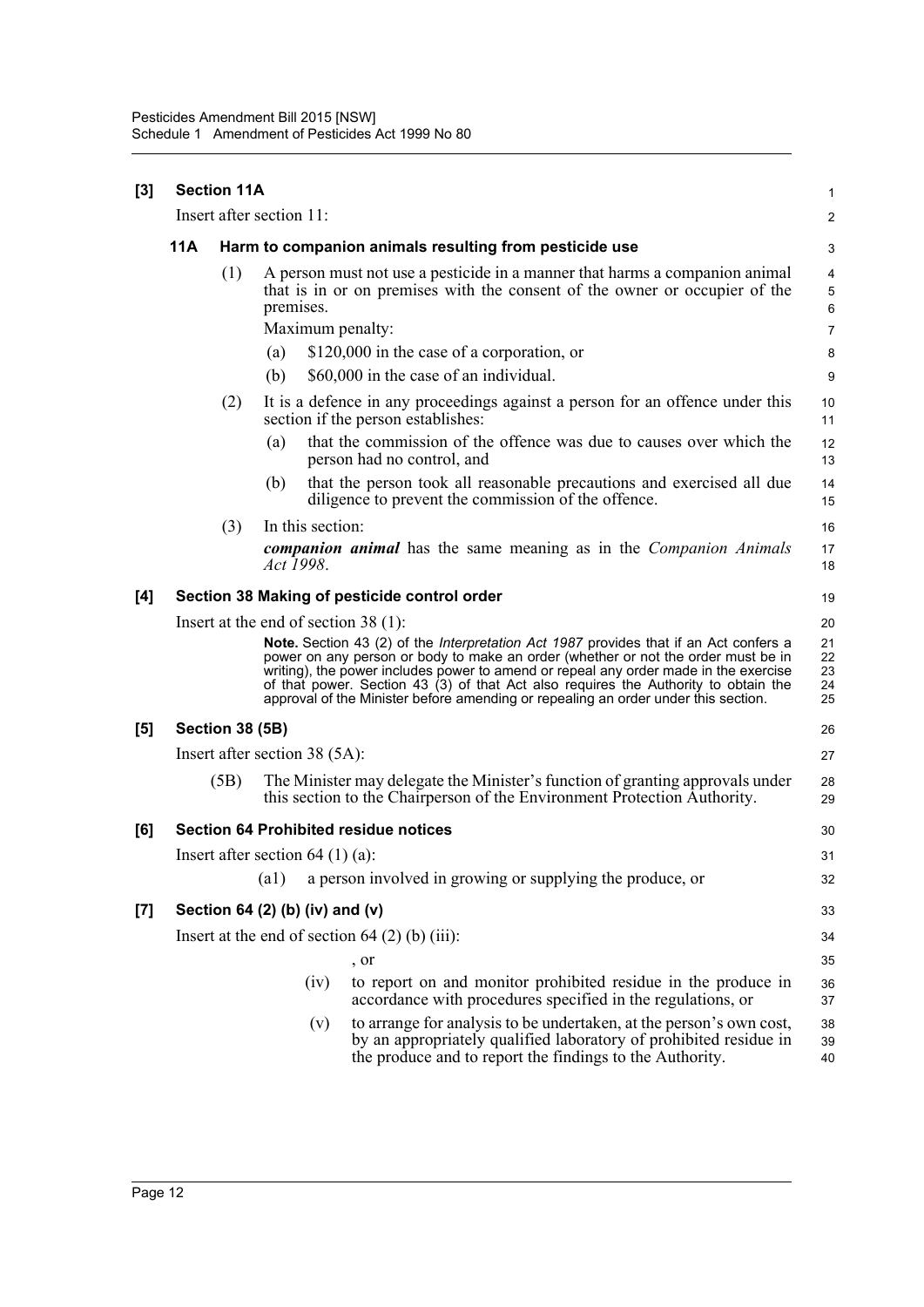| [8]  | <b>Section 65 Prohibited residue orders</b>   |                           |                          |                                                                                                                                                                                                                                                                                      |                                                                                                                                                                                                                              |                          |  |  |
|------|-----------------------------------------------|---------------------------|--------------------------|--------------------------------------------------------------------------------------------------------------------------------------------------------------------------------------------------------------------------------------------------------------------------------------|------------------------------------------------------------------------------------------------------------------------------------------------------------------------------------------------------------------------------|--------------------------|--|--|
|      | Insert at the end of section 65 (2) (b) (iv): |                           |                          |                                                                                                                                                                                                                                                                                      |                                                                                                                                                                                                                              |                          |  |  |
|      |                                               |                           |                          |                                                                                                                                                                                                                                                                                      | , or                                                                                                                                                                                                                         | 3                        |  |  |
|      |                                               |                           |                          | (v)                                                                                                                                                                                                                                                                                  | to report on and monitor prohibited residue in the produce in<br>accordance with procedures specified in the regulations, or                                                                                                 | 4<br>5                   |  |  |
|      |                                               |                           |                          | (vi)                                                                                                                                                                                                                                                                                 | to arrange for analysis to be undertaken, at the person's own cost,<br>by an appropriately qualified laboratory of prohibited residue in<br>the produce and to report the findings to the Authority.                         | 6<br>$\overline{7}$<br>8 |  |  |
| [9]  |                                               | Section 65 (4) (a)        |                          |                                                                                                                                                                                                                                                                                      |                                                                                                                                                                                                                              | 9                        |  |  |
|      | Omit the paragraph. Insert instead:           |                           |                          |                                                                                                                                                                                                                                                                                      |                                                                                                                                                                                                                              |                          |  |  |
|      |                                               |                           | may be served on:<br>(a) |                                                                                                                                                                                                                                                                                      |                                                                                                                                                                                                                              | 11                       |  |  |
|      |                                               |                           |                          | (i)                                                                                                                                                                                                                                                                                  | the owner of the agricultural produce in relation to which it was<br>made, or                                                                                                                                                | 12<br>13                 |  |  |
|      |                                               |                           |                          | (ii)                                                                                                                                                                                                                                                                                 | a person involved in growing or supplying the agricultural<br>produce in relation to which it was made, or                                                                                                                   | 14<br>15                 |  |  |
|      |                                               |                           |                          | (iii)                                                                                                                                                                                                                                                                                | the occupier of any premises on which the produce is situated at<br>the time of service of the order, and                                                                                                                    | 16<br>17                 |  |  |
| [10] |                                               | <b>Section 110</b>        |                          |                                                                                                                                                                                                                                                                                      |                                                                                                                                                                                                                              | 18                       |  |  |
|      |                                               | Insert after section 109: |                          |                                                                                                                                                                                                                                                                                      |                                                                                                                                                                                                                              | 19                       |  |  |
|      | 110                                           |                           |                          |                                                                                                                                                                                                                                                                                      | <b>Enforcement of undertakings</b>                                                                                                                                                                                           | 20                       |  |  |
|      |                                               | (1)                       |                          |                                                                                                                                                                                                                                                                                      | The Environment Protection Authority may accept a written undertaking<br>given by a person for the purposes of this section in connection with a matter<br>in relation to which the Authority has a function under this Act. | 21<br>22<br>23           |  |  |
|      |                                               | (2)                       |                          | The person may withdraw or vary the undertaking at any time, but only with<br>the consent in writing of the Authority. The consent of the Authority is<br>required even if the undertaking purports to authorise withdrawal or variation<br>of the undertaking without that consent. | 24<br>25<br>26<br>27                                                                                                                                                                                                         |                          |  |  |
|      |                                               | (3)                       |                          |                                                                                                                                                                                                                                                                                      | The Authority may apply to the Land and Environment Court for an order<br>under subsection (4) if the Authority considers that the person who gave the<br>undertaking has breached any of its terms.                         | 28<br>29<br>30           |  |  |
|      |                                               | (4)                       |                          |                                                                                                                                                                                                                                                                                      | The Court may make all or any of the following orders if it is satisfied that the<br>person has breached a term of the undertaking:                                                                                          | 31<br>32                 |  |  |
|      |                                               |                           | (a)                      |                                                                                                                                                                                                                                                                                      | an order directing the person to comply with that term of the<br>undertaking,                                                                                                                                                | 33<br>34                 |  |  |
|      |                                               |                           | (b)                      | breach,                                                                                                                                                                                                                                                                              | an order directing the person to pay to the State an amount not<br>exceeding the amount of any financial benefit that the person has<br>obtained directly or indirectly and that is reasonably attributable to the           | 35<br>36<br>37<br>38     |  |  |
|      |                                               |                           | (c)                      |                                                                                                                                                                                                                                                                                      | any order that the Court thinks appropriate directing the person to<br>compensate any other person who has suffered loss or damage as a<br>result of the breach,                                                             | 39<br>40<br>41           |  |  |
|      |                                               |                           | (d)                      |                                                                                                                                                                                                                                                                                      | an order suspending or revoking any licence held by the person,                                                                                                                                                              | 42                       |  |  |
|      |                                               |                           | (e)                      |                                                                                                                                                                                                                                                                                      | an order requiring the person to prevent, control, abate or mitigate any<br>actual or likely harm to the environment caused by the breach,                                                                                   | 43<br>44                 |  |  |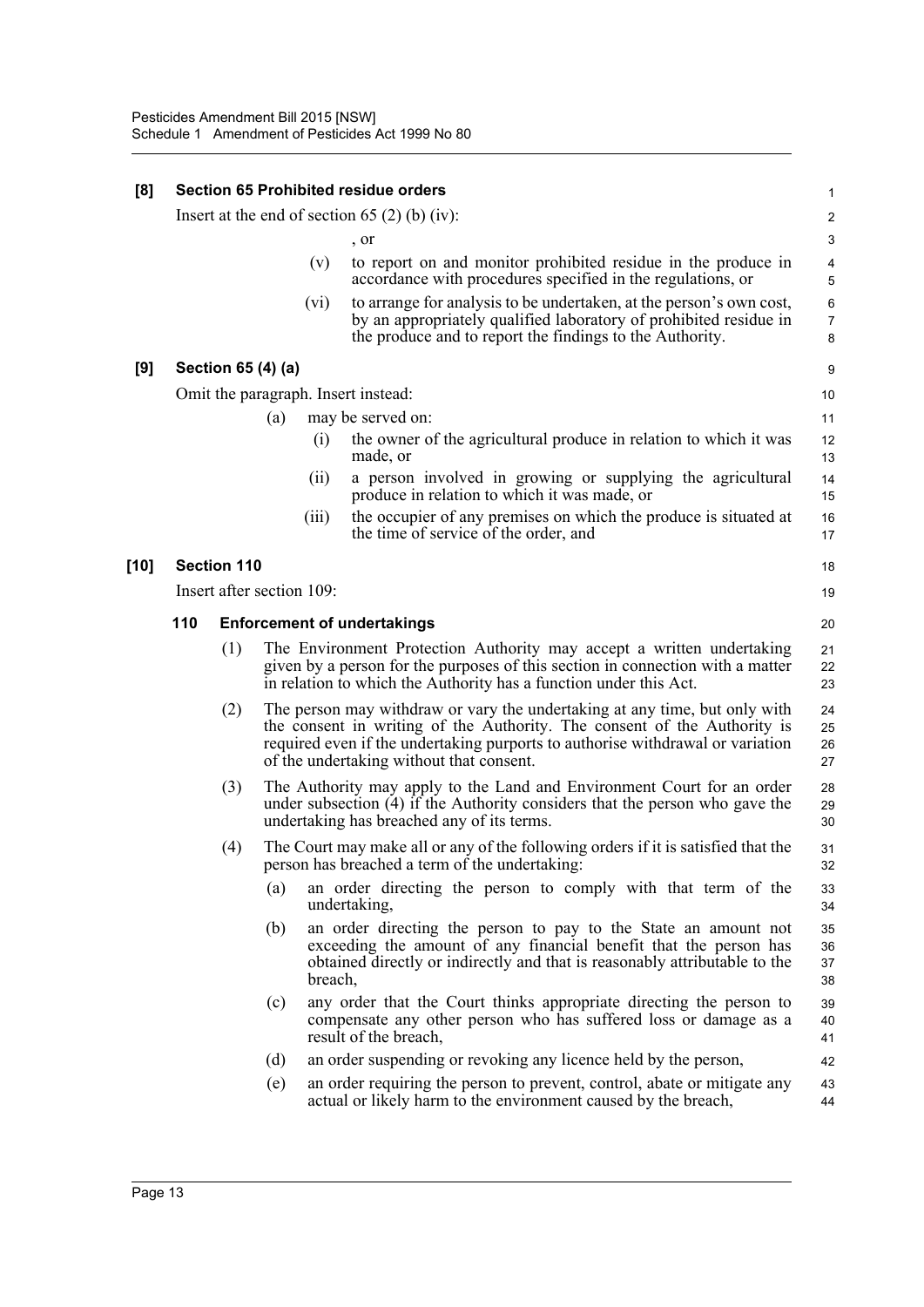|        | (f)                                    | an order requiring the person to make good any actual or likely harm to<br>the environment caused by the breach,                                                                            | 1<br>$\overline{\mathbf{c}}$ |  |  |  |
|--------|----------------------------------------|---------------------------------------------------------------------------------------------------------------------------------------------------------------------------------------------|------------------------------|--|--|--|
|        | (g)                                    | any other order the Court considers appropriate.                                                                                                                                            | 3                            |  |  |  |
| $[11]$ | <b>Section 119 Regulations</b>         |                                                                                                                                                                                             | 4                            |  |  |  |
|        | Insert after section 119 $(2)$ $(g)$ : |                                                                                                                                                                                             | 5                            |  |  |  |
|        | (g1)                                   | the analysis, reporting and monitoring of pesticide residues by growers<br>and suppliers of produce,                                                                                        | 6<br>7                       |  |  |  |
| 1.4    | <b>Statute law revision</b>            |                                                                                                                                                                                             | 8                            |  |  |  |
| [1]    | <b>Whole of Act</b>                    |                                                                                                                                                                                             | 9                            |  |  |  |
|        | points.                                | Renumber as paragraphs (a) and (b), respectively, the first and second dot points in each<br>provision of the Act that specifies the maximum penalty for an offence by reference to 2 dot   | 10<br>11<br>12               |  |  |  |
| $[2]$  | <b>Section 4 Definitions</b>           |                                                                                                                                                                                             |                              |  |  |  |
|        |                                        | Omit the definition of <i>Implementation Committee</i> from section 4(1).                                                                                                                   | 14                           |  |  |  |
| $[3]$  |                                        | <b>Part 8 Pesticides Implementation Committee</b>                                                                                                                                           | 15                           |  |  |  |
|        | Omit the Part.                         |                                                                                                                                                                                             | 16                           |  |  |  |
| [4]    |                                        | Schedule 1 Members and procedure of Implementation Committee                                                                                                                                | 17                           |  |  |  |
|        | Omit the Schedule.                     |                                                                                                                                                                                             | 18                           |  |  |  |
| 1.5    |                                        | <b>Savings and transitional provisions</b>                                                                                                                                                  | 19                           |  |  |  |
| [1]    | Schedule 2, heading                    |                                                                                                                                                                                             | 20                           |  |  |  |
|        |                                        | Omit "and transitional". Insert instead ", transitional and other".                                                                                                                         | 21                           |  |  |  |
| [2]    | Schedule 2, clause 1 (1)               |                                                                                                                                                                                             | 22                           |  |  |  |
|        | Insert at the end of the subclause:    |                                                                                                                                                                                             | 23                           |  |  |  |
|        |                                        | any other Act that amends this Act                                                                                                                                                          | 24                           |  |  |  |
| $[3]$  | Schedule 2, clause 1 (2)               |                                                                                                                                                                                             | 25                           |  |  |  |
|        | Omit the subclause. Insert instead:    |                                                                                                                                                                                             | 26                           |  |  |  |
|        | (2)                                    | If the regulations so provide, any such provision may:                                                                                                                                      | 27                           |  |  |  |
|        | (a)                                    | have effect despite any specified provisions of this Act (including a<br>provision of this Schedule), and                                                                                   | 28<br>29                     |  |  |  |
|        | (b)                                    | take effect from the date of assent to the Act concerned or a later date.                                                                                                                   | 30                           |  |  |  |
| [4]    | Schedule 2, clause 1 (3)               |                                                                                                                                                                                             | 31                           |  |  |  |
|        |                                        | Omit "in the Gazette". Insert instead "on the NSW legislation website".                                                                                                                     | 32                           |  |  |  |
| $[5]$  | Schedule 2, clause 1 (4)               |                                                                                                                                                                                             | 33                           |  |  |  |
|        | Insert after clause $1(3)$ :           |                                                                                                                                                                                             | 34                           |  |  |  |
|        | (4)                                    | Regulations made for the purposes of this clause may make separate savings<br>and transitional provisions or amend this Schedule to consolidate the savings<br>and transitional provisions. | 35<br>36<br>37               |  |  |  |
|        |                                        |                                                                                                                                                                                             |                              |  |  |  |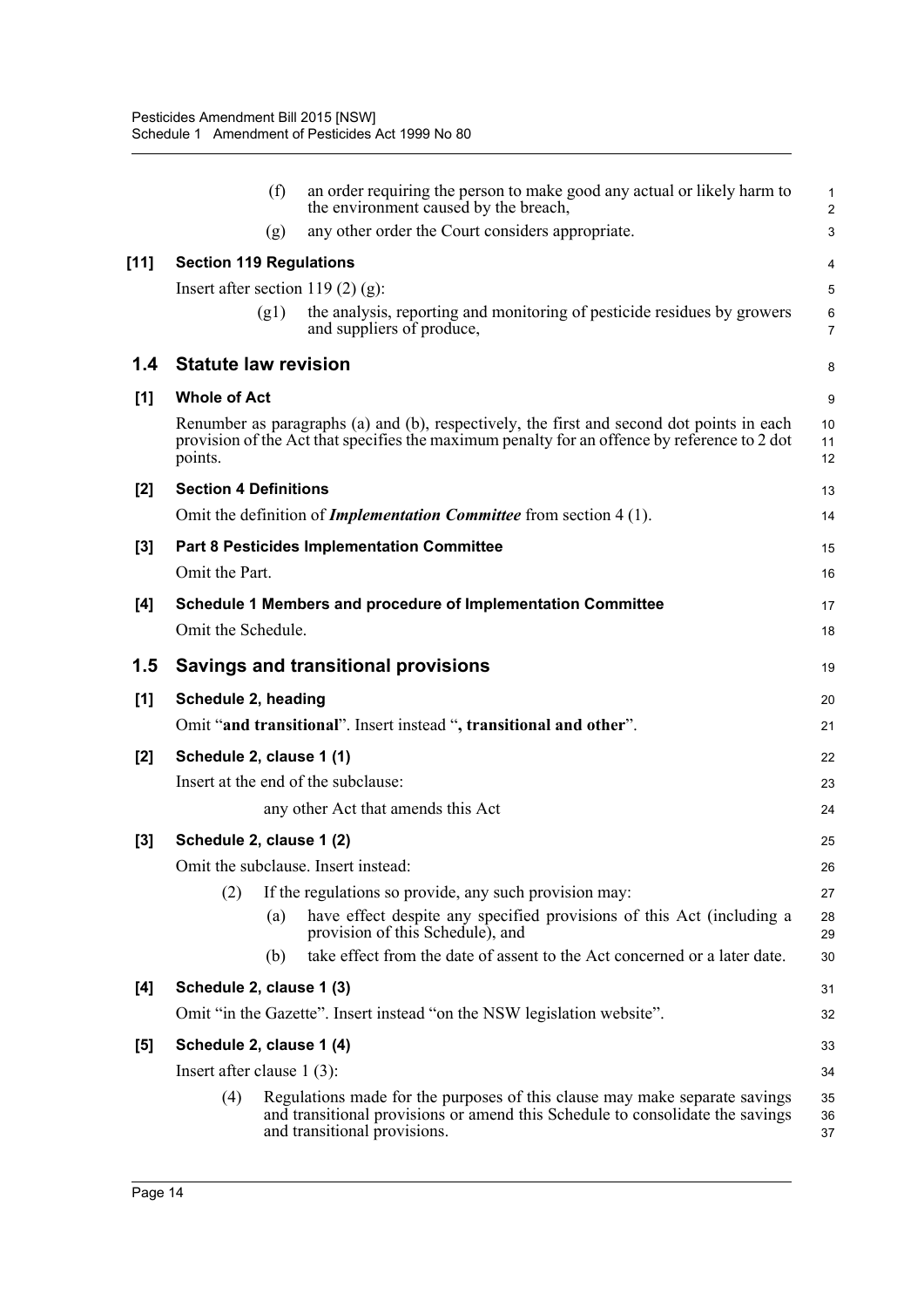| [6] | Schedule 2, Part 3 |                                                                                                                      |                                                                                                                                                                                                                                                                                                                                                                                                                                                                                                                                                                             |                                              |  |  |  |  |
|-----|--------------------|----------------------------------------------------------------------------------------------------------------------|-----------------------------------------------------------------------------------------------------------------------------------------------------------------------------------------------------------------------------------------------------------------------------------------------------------------------------------------------------------------------------------------------------------------------------------------------------------------------------------------------------------------------------------------------------------------------------|----------------------------------------------|--|--|--|--|
|     |                    | Insert after Part 2:                                                                                                 |                                                                                                                                                                                                                                                                                                                                                                                                                                                                                                                                                                             |                                              |  |  |  |  |
|     | Part 3             |                                                                                                                      | <b>Provisions consequent on enactment of Pesticides</b><br><b>Amendment Act 2015</b>                                                                                                                                                                                                                                                                                                                                                                                                                                                                                        |                                              |  |  |  |  |
|     | 14                 |                                                                                                                      | <b>Definition</b>                                                                                                                                                                                                                                                                                                                                                                                                                                                                                                                                                           |                                              |  |  |  |  |
|     |                    |                                                                                                                      | In this Part:<br><b>amending Act</b> means the Pesticides Amendment Act 2015.                                                                                                                                                                                                                                                                                                                                                                                                                                                                                               | 6<br>$\overline{7}$                          |  |  |  |  |
|     | 15                 |                                                                                                                      | <b>Abolition of Pesticides Implementation Committee</b>                                                                                                                                                                                                                                                                                                                                                                                                                                                                                                                     |                                              |  |  |  |  |
|     |                    | (1)                                                                                                                  | The Pesticides Implementation Committee established by Part 8 of this Act is<br>abolished on the day on which that Part is repealed by the amending Act (the<br><i>abolition day</i> ).                                                                                                                                                                                                                                                                                                                                                                                     | 9<br>10<br>11                                |  |  |  |  |
|     |                    | (2)                                                                                                                  | A person who, immediately before the abolition day, held office as the<br>Chairperson or Deputy Chairperson, or as a member, of the Pesticides<br><b>Implementation Committee:</b>                                                                                                                                                                                                                                                                                                                                                                                          | 12<br>13<br>14                               |  |  |  |  |
|     |                    |                                                                                                                      | ceases to hold that office on that day, and<br>(a)                                                                                                                                                                                                                                                                                                                                                                                                                                                                                                                          | 15                                           |  |  |  |  |
|     |                    |                                                                                                                      | (b)<br>is not entitled to be paid any remuneration or compensation because of<br>ceasing to hold that office.                                                                                                                                                                                                                                                                                                                                                                                                                                                               | 16<br>17                                     |  |  |  |  |
|     |                    | (3)                                                                                                                  | Nothing in this clause prevents the Minister from convening one or more<br>committees (including committees constituted with former members of the<br>Pesticides Implementation Committee) to advise the Minister in relation to<br>matters arising under this Act.                                                                                                                                                                                                                                                                                                         | 18<br>19<br>20<br>21                         |  |  |  |  |
|     | 16                 |                                                                                                                      | <b>Enforcement of undertakings</b>                                                                                                                                                                                                                                                                                                                                                                                                                                                                                                                                          |                                              |  |  |  |  |
|     |                    |                                                                                                                      | Section 110 $(3)$ and $(4)$ , as inserted by the amending Act, apply in relation to<br>the enforcement of undertakings given on or after the commencement of those<br>provisions.                                                                                                                                                                                                                                                                                                                                                                                           | 23<br>24<br>25                               |  |  |  |  |
|     | 17                 | Transfer of information from WorkCover concerning certificates of<br>competency                                      |                                                                                                                                                                                                                                                                                                                                                                                                                                                                                                                                                                             |                                              |  |  |  |  |
|     |                    |                                                                                                                      | The WorkCover Authority may, despite section 271 of the <i>Work Health and</i><br>Safety Act 2011, provide such information and documents as it has obtained in<br>connection with the exercise of its powers or functions under Part 9.1 of the<br>former Occupational Health and Safety Regulation 2001 (as continued in<br>force by clause 65 of Schedule 18B to the Work Health and Safety<br><i>Regulation 2011</i> ) as the Environment Protection Authority may require to<br>assist the Authority to establish and maintain the licensing system under this<br>Act. | 28<br>29<br>30<br>31<br>32<br>33<br>34<br>35 |  |  |  |  |
|     | 18                 | Specifying day on which clause 65 of Schedule 18B to Work Health and Safety<br>Regulation 2011 ceases to have effect |                                                                                                                                                                                                                                                                                                                                                                                                                                                                                                                                                                             |                                              |  |  |  |  |
|     |                    |                                                                                                                      | The regulations may declare the day on which clause 65 of Schedule 18B to<br>the <i>Work Health and Safety Regulation 2011</i> ceases to apply in relation to the<br>application of pesticides and the use of fumigants.                                                                                                                                                                                                                                                                                                                                                    | 38<br>39<br>40                               |  |  |  |  |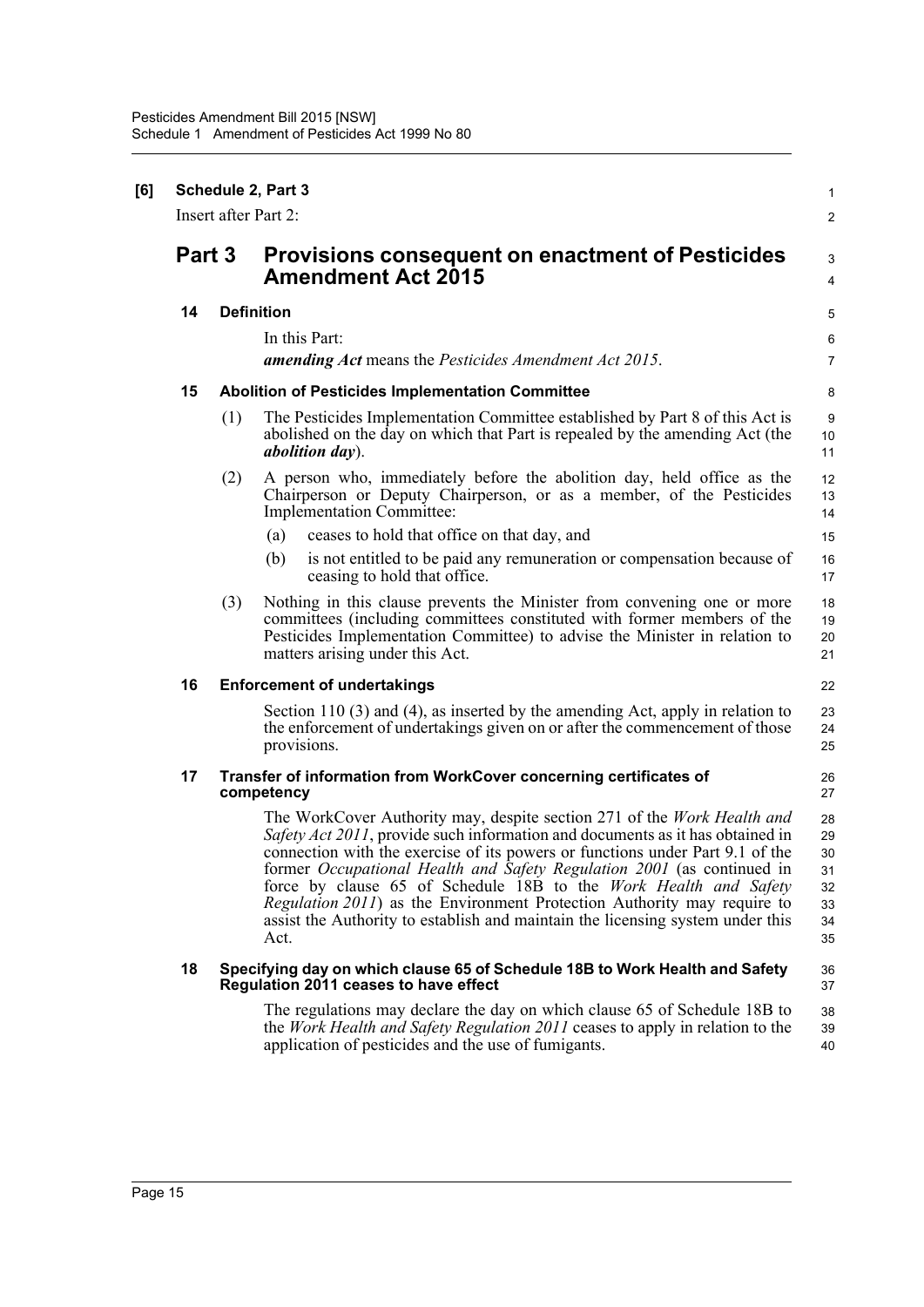#### **19 Conversion of certificates of competency into restricted pesticide authorisations**

- (1) For the purposes of this clause, an *existing certificate of competency* means:
	- (a) a certificate of competency in force under this Act immediately before the day on which Schedule 1.1 [1] to the amending Act commences (the *conversion day*), and

- (b) a certificate of competency that had been suspended (but not revoked) immediately before the conversion day.
- (2) Subject to subclause (3), an existing certificate of competency has effect for the unexpired balance of its period of duration as if it were a restricted pesticide authorisation granted under this Act on or after the conversion day, and may be renewed, varied, revoked or suspended accordingly.
- (3) Any period of suspension of an existing certificate of competency in force immediately before the conversion day continues in force until the day it would have expired if the amending Act had not been enacted, unless sooner varied or rescinded. 13 14 15 16
- (4) An application for a certificate of competency made (but not determined) before the conversion day may be determined by the Environment Protection Authority on or after the conversion day as if it were an application for a restricted pesticide authorisation. 17 18 19 20
- (5) Any application under section 62 (whether made before, on or after the conversion day) for an administrative review under the *Administrative Decisions Review Act 1997* of a decision concerning a certificate of competency may be dealt with under this Act on or after that day as if it were an application for the administrative review of a decision concerning a restricted pesticide authorisation. 21 22 23 24 25 26